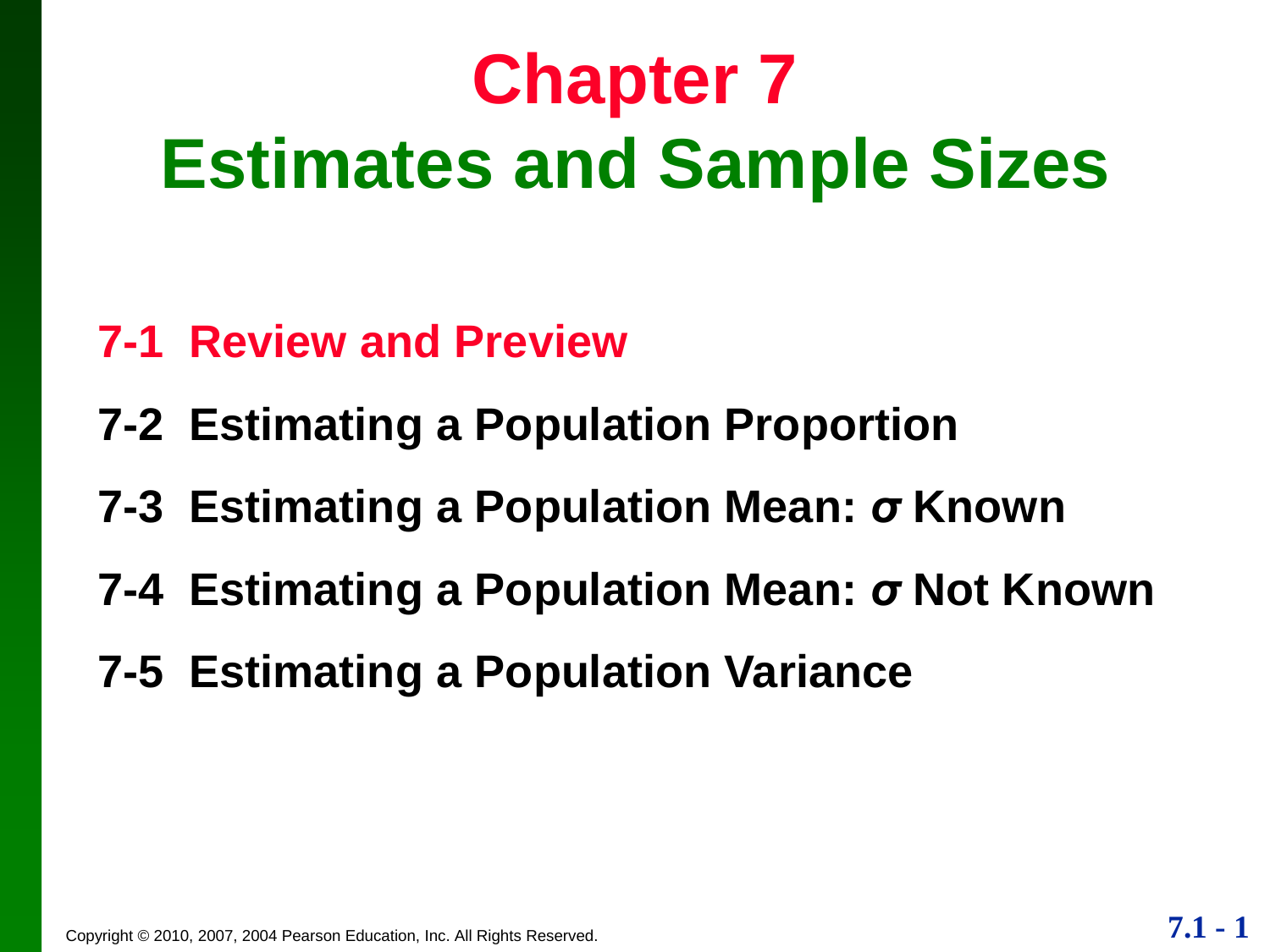# **Section 7-1 Review and Preview**

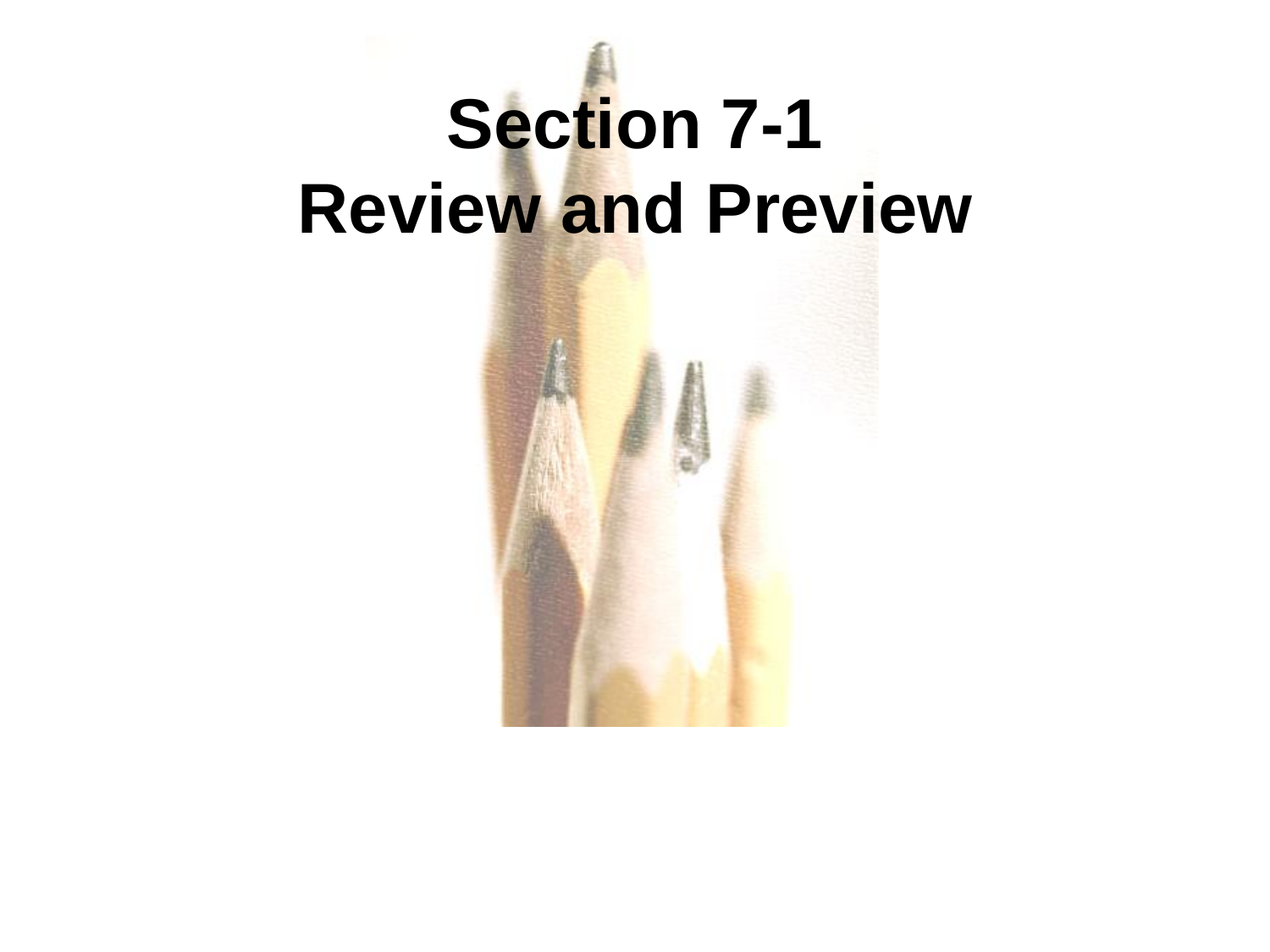## **Review**

- **☆ Chapters 2 & 3 we used "descriptive statistics‖ when we summarized data using tools such as graphs, and statistics such as the mean and standard deviation.**
- **Chapter 6 we introduced critical values:**  $\mathbf{z}_{\alpha}$  denotes the *z* score with an area of  $\alpha$  to **its right.**

**If**  $\alpha$  = 0.025, the critical value is  $z_{0.025}$  = 1.96. That is, the critical value  $z_{0.025}$  = 1.96 has an **area of 0.025 to its right.**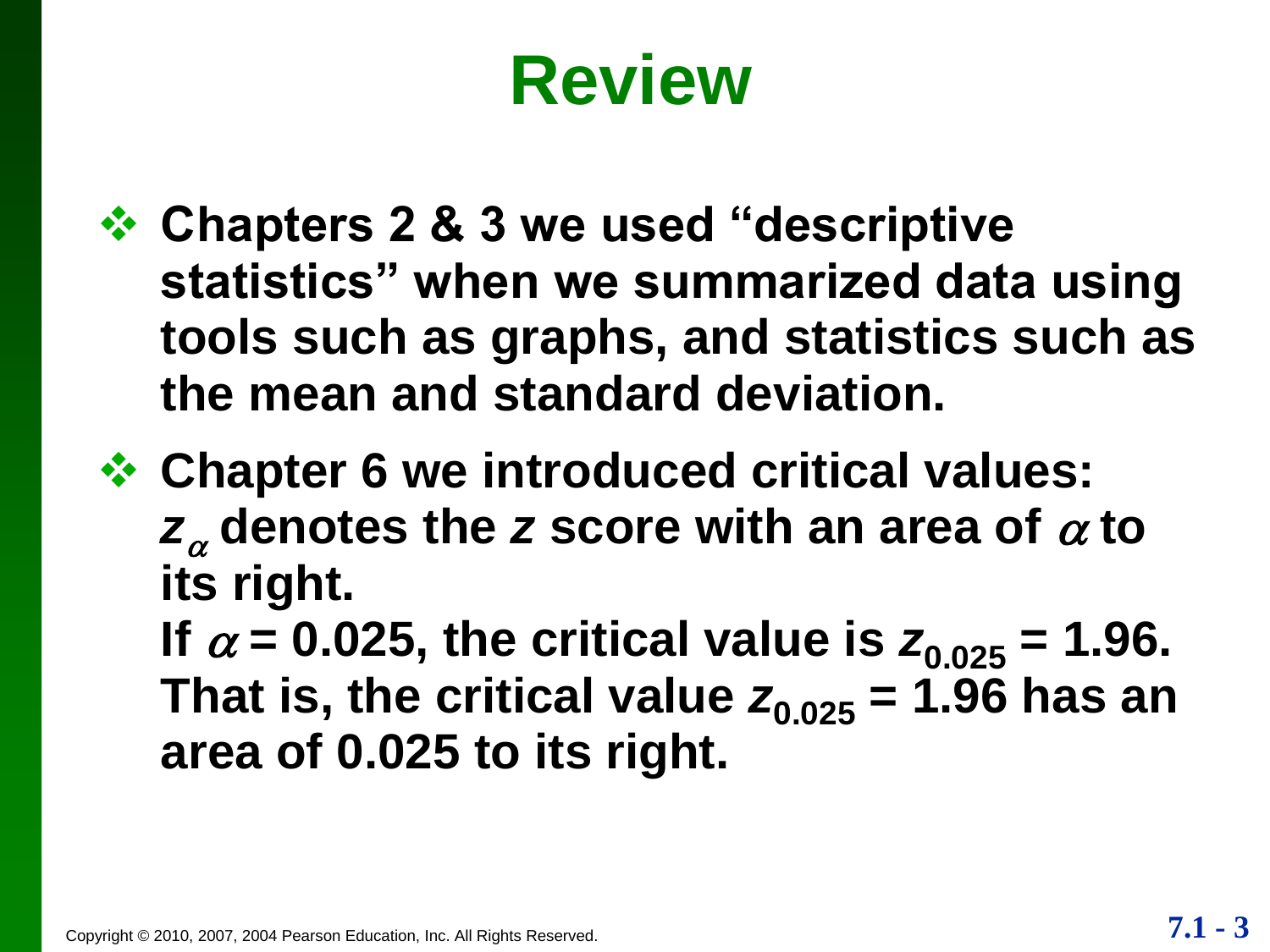#### **Preview**

**This chapter presents the beginning of inferential statistics.**

- **The two major activities of inferential statistics are (1) to use sample data to estimate values of a population parameters, and (2) to test hypotheses or claims made about population parameters.**
- *❖* **We introduce methods for estimating values of these important population parameters: proportions, means, and variances.**

 **We also present methods for determining sample sizes necessary to estimate those parameters.**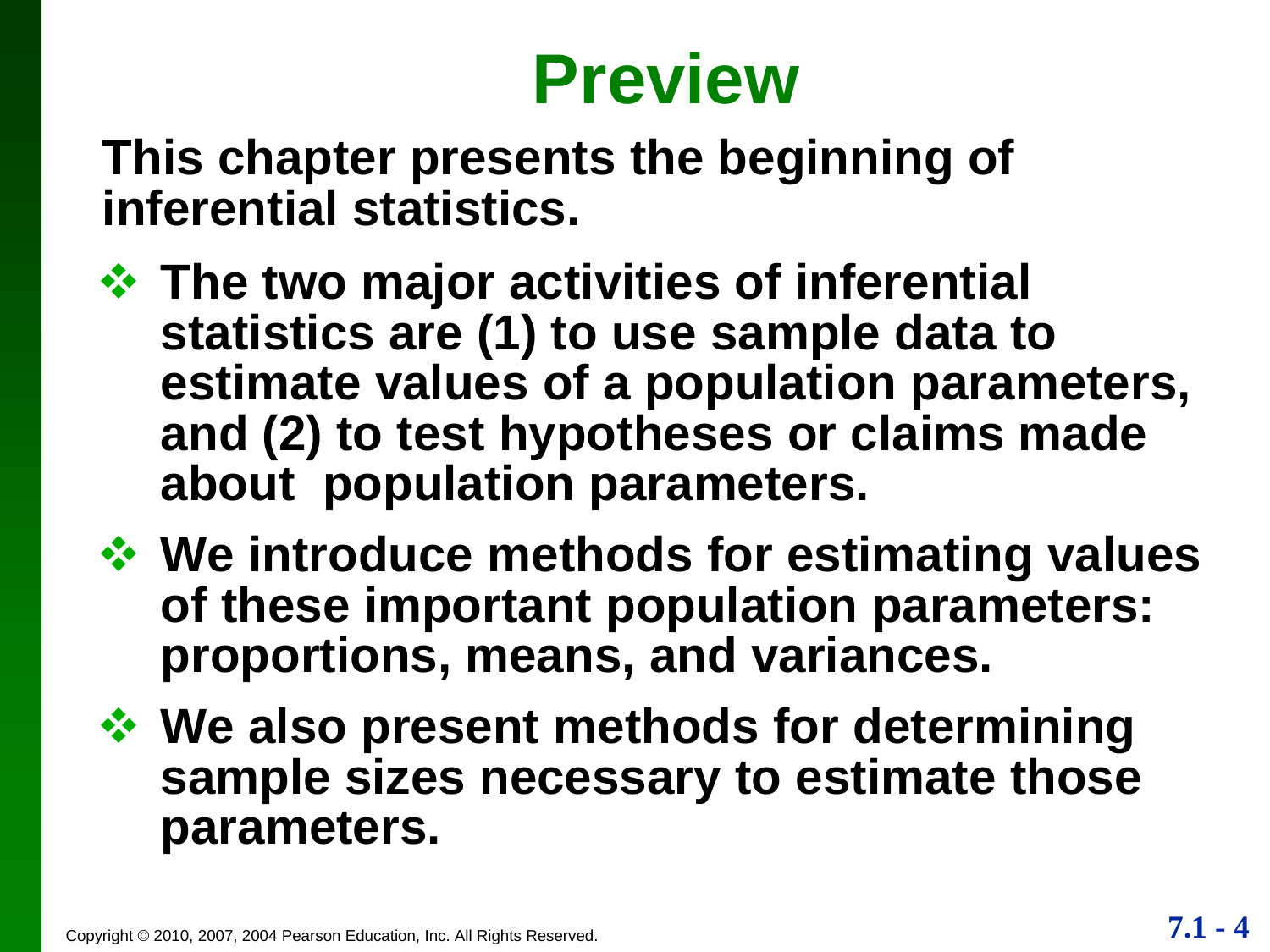# **Section 7-2 Estimating a Population Proportion**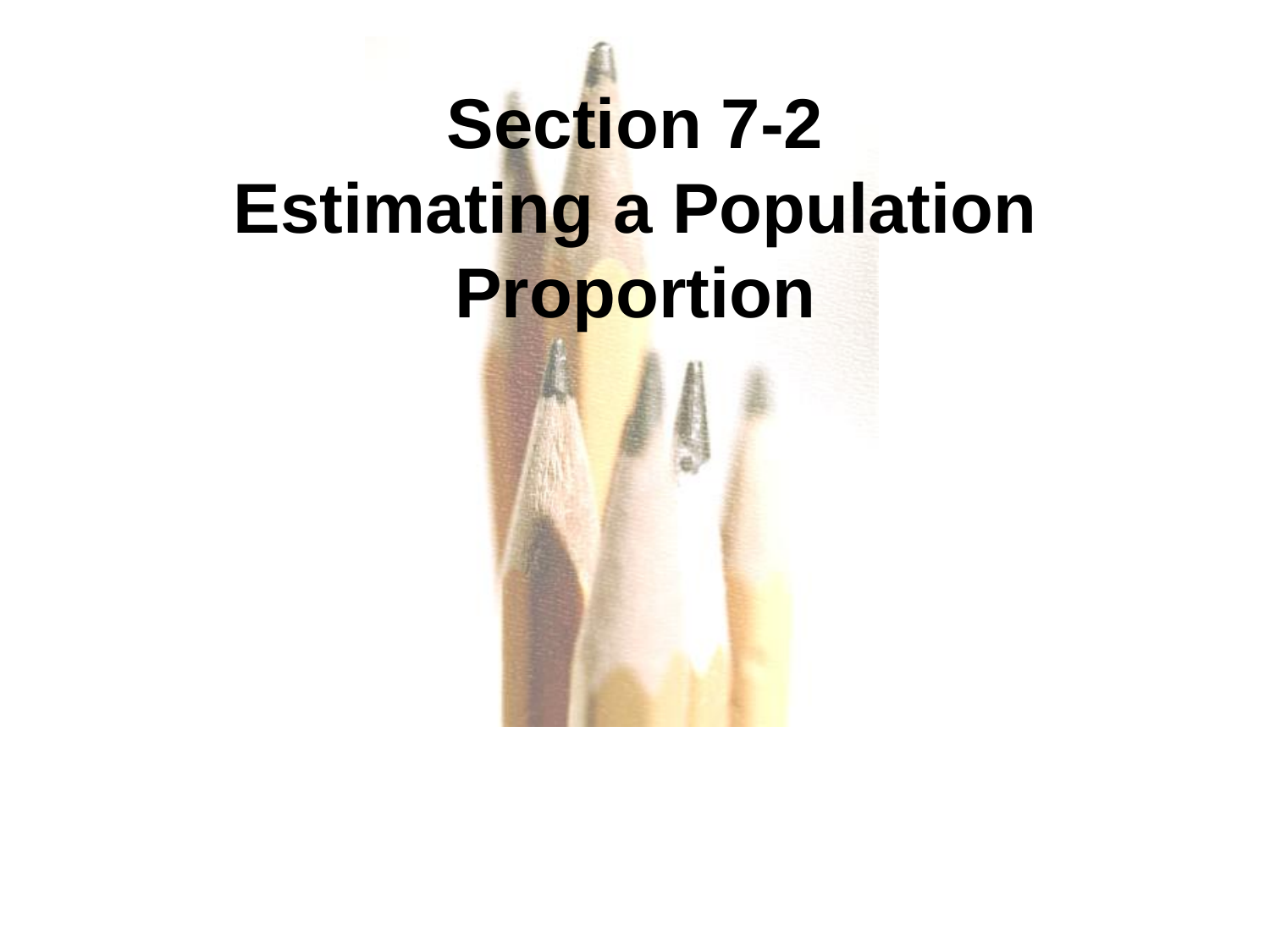

**In this section we present methods for using a sample proportion to estimate the value of a population proportion.**

- **The sample proportion is the best point estimate of the population proportion.**
- **We can use a sample proportion to construct a confidence interval to estimate the true value of a population proportion, and we should know how to interpret such confidence intervals.**
- **We should know how to find the sample size necessary to estimate a population proportion.**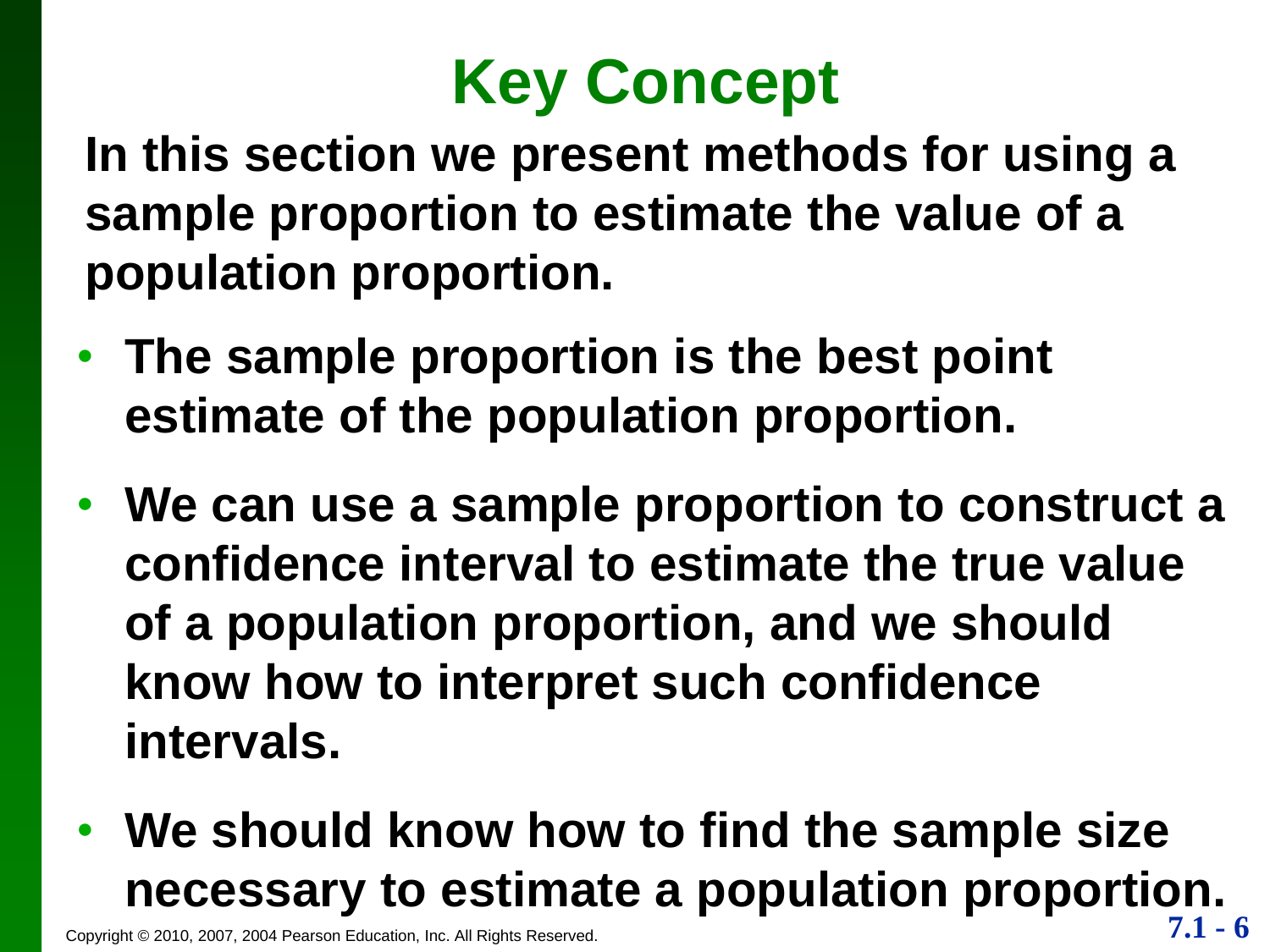#### **Definition**

#### **A point estimate is a single value (or point) used to approximate a population parameter.**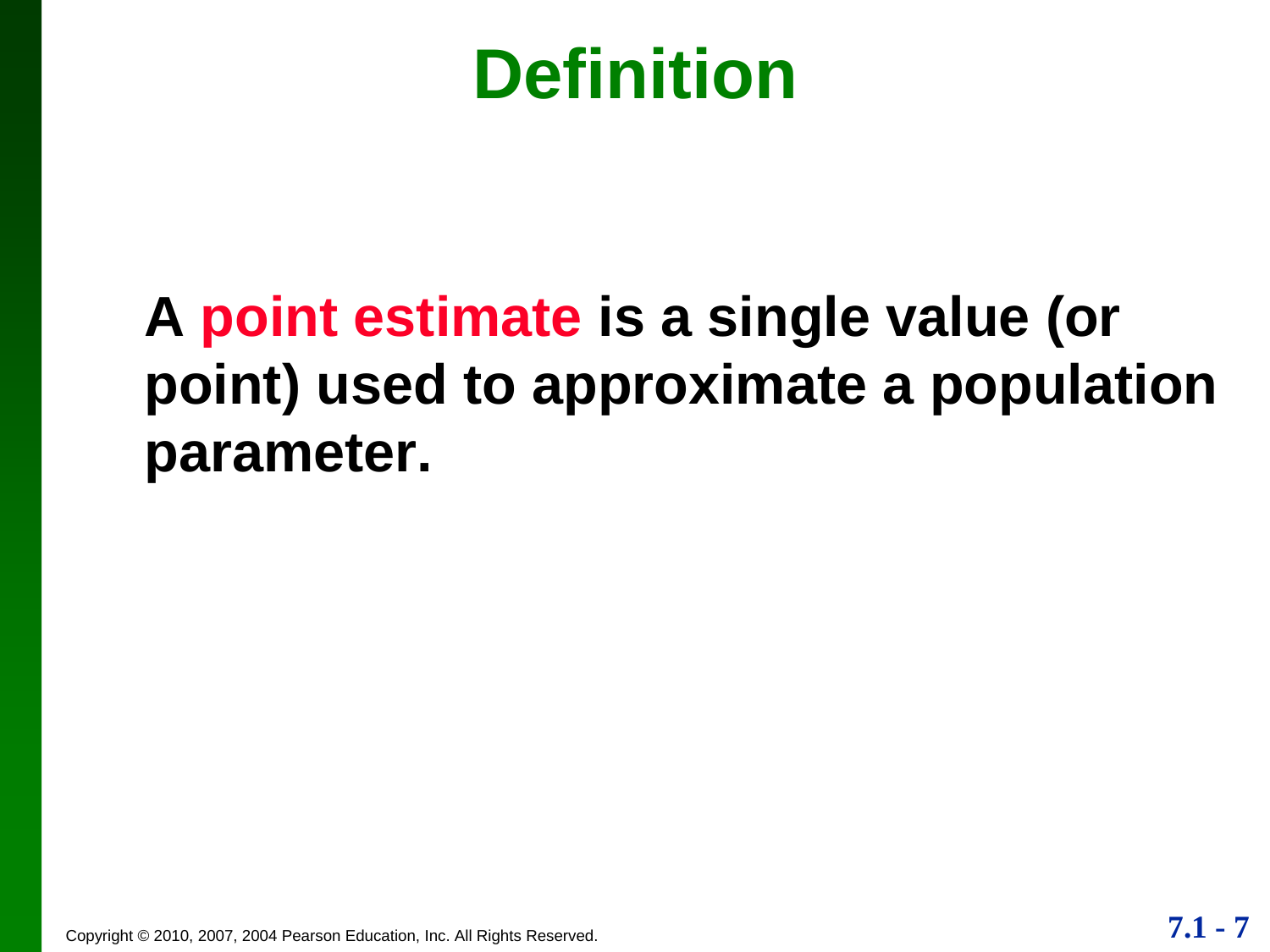#### **Definition**

#### **The sample proportion** *p* **is the best point estimate of the population proportion** *p***. ˆ**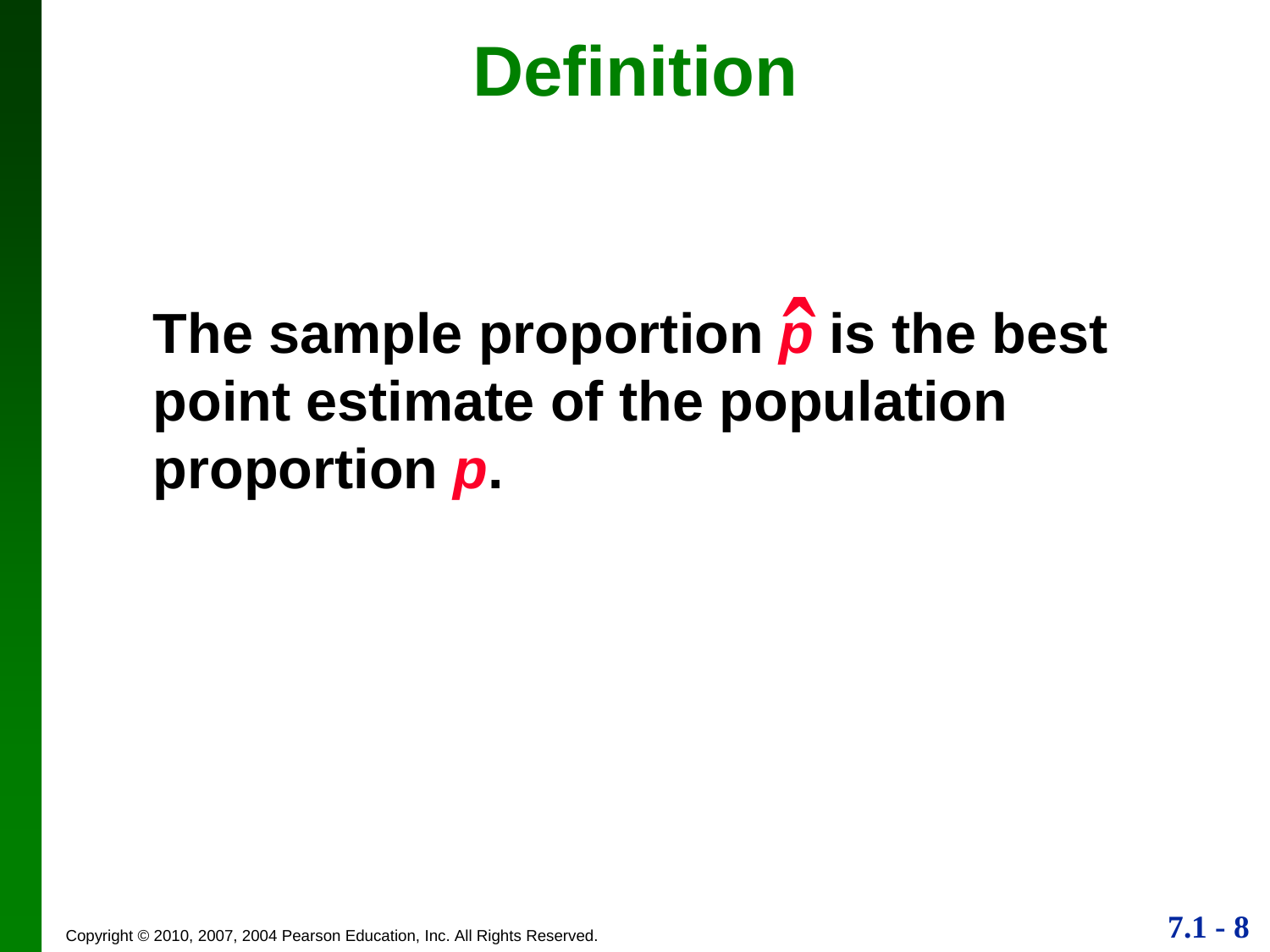**In the Chapter Problem we noted that in a Pew Research Center poll, 70% of 1501 randomly selected adults in the United States believe in global warming, so the sample proportion is**   $\tilde{\rho}$  = 0.70. Find the best point estimate of the **proportion of all adults in the United States who believe in global warming.**

**Because the sample proportion is the best point estimate of the population proportion, we conclude that the best point estimate of** *p* **is 0.70. When using the sample results to estimate the percentage of all adults in the United States who believe in global warming, the best estimate is 70%.**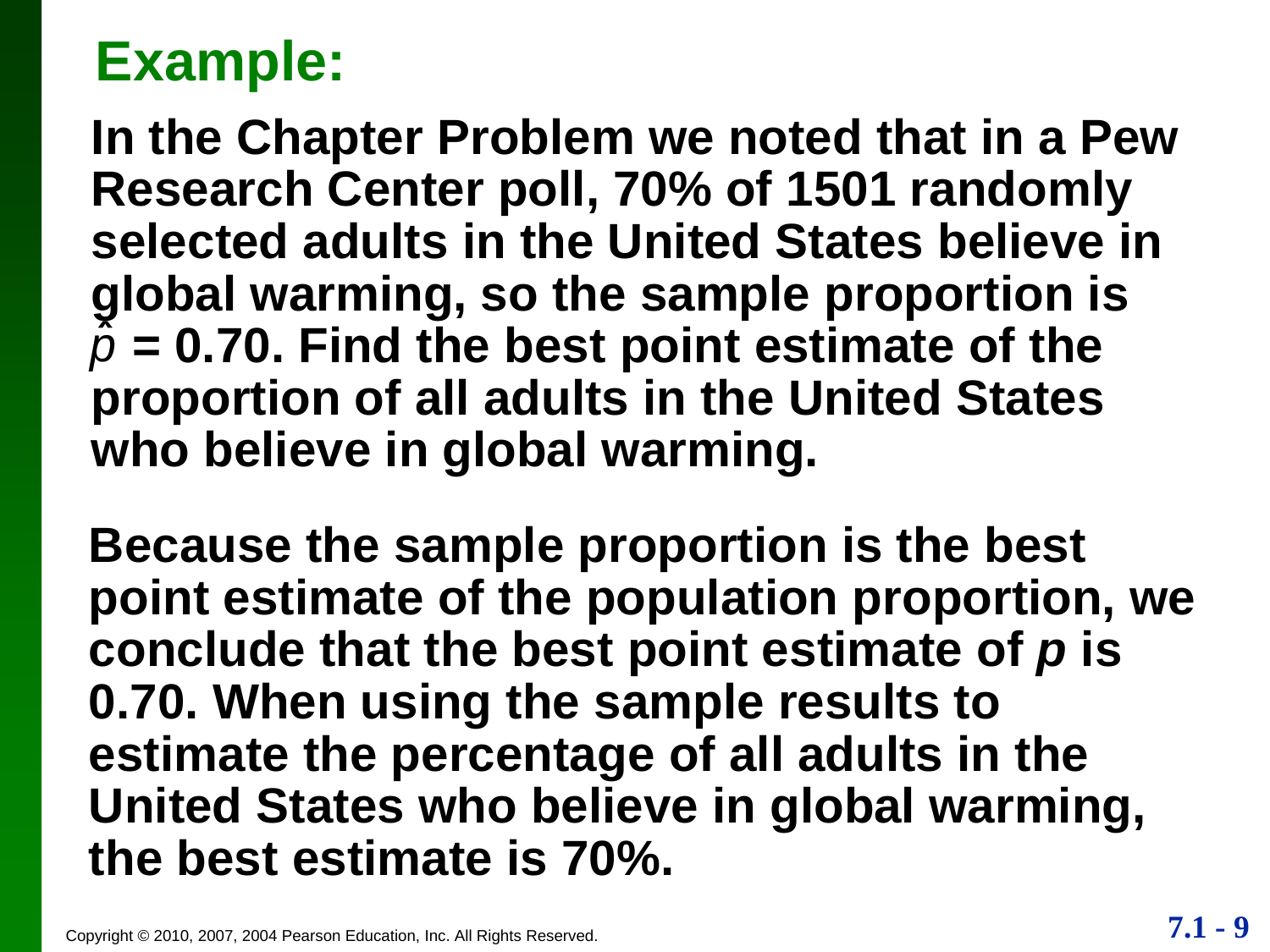## **Definition**

**A confidence interval (or interval estimate) is a range (or an interval) of values used to estimate the true value of a population parameter. A confidence interval is sometimes abbreviated as CI.**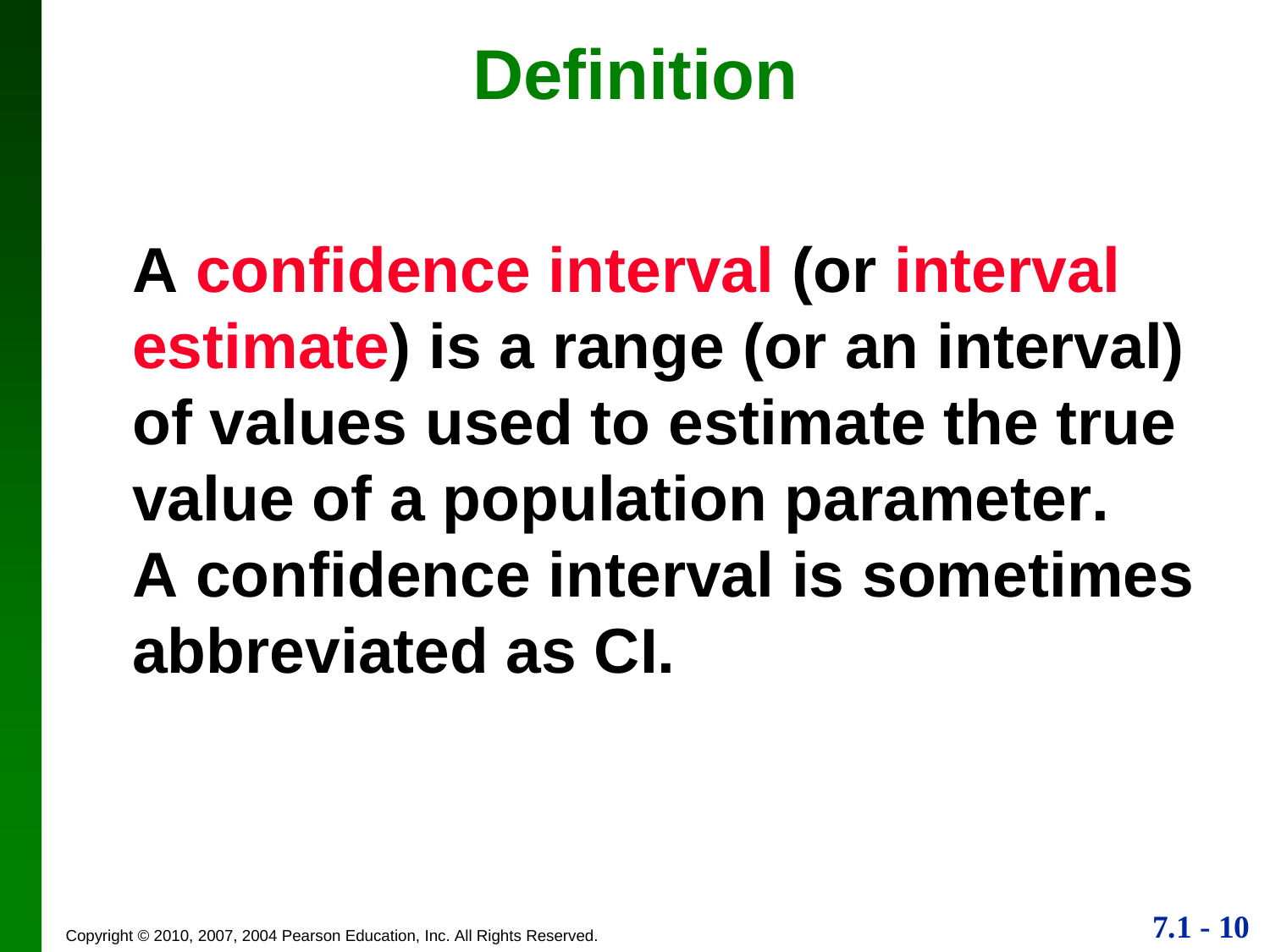## **Definition**

A confidence level is the probability  $1 - \alpha$  (often **expressed as the equivalent percentage value) that the confidence interval actually does contain the population parameter, assuming that the estimation process is repeated a large number of times. (The confidence level is also called degree of confidence, or the confidence coefficient.)**

#### **Most common choices are 90%, 95%, or 99%.**  $(\alpha = 10\%)$ ,  $(\alpha = 5\%)$ ,  $(\alpha = 1\%)$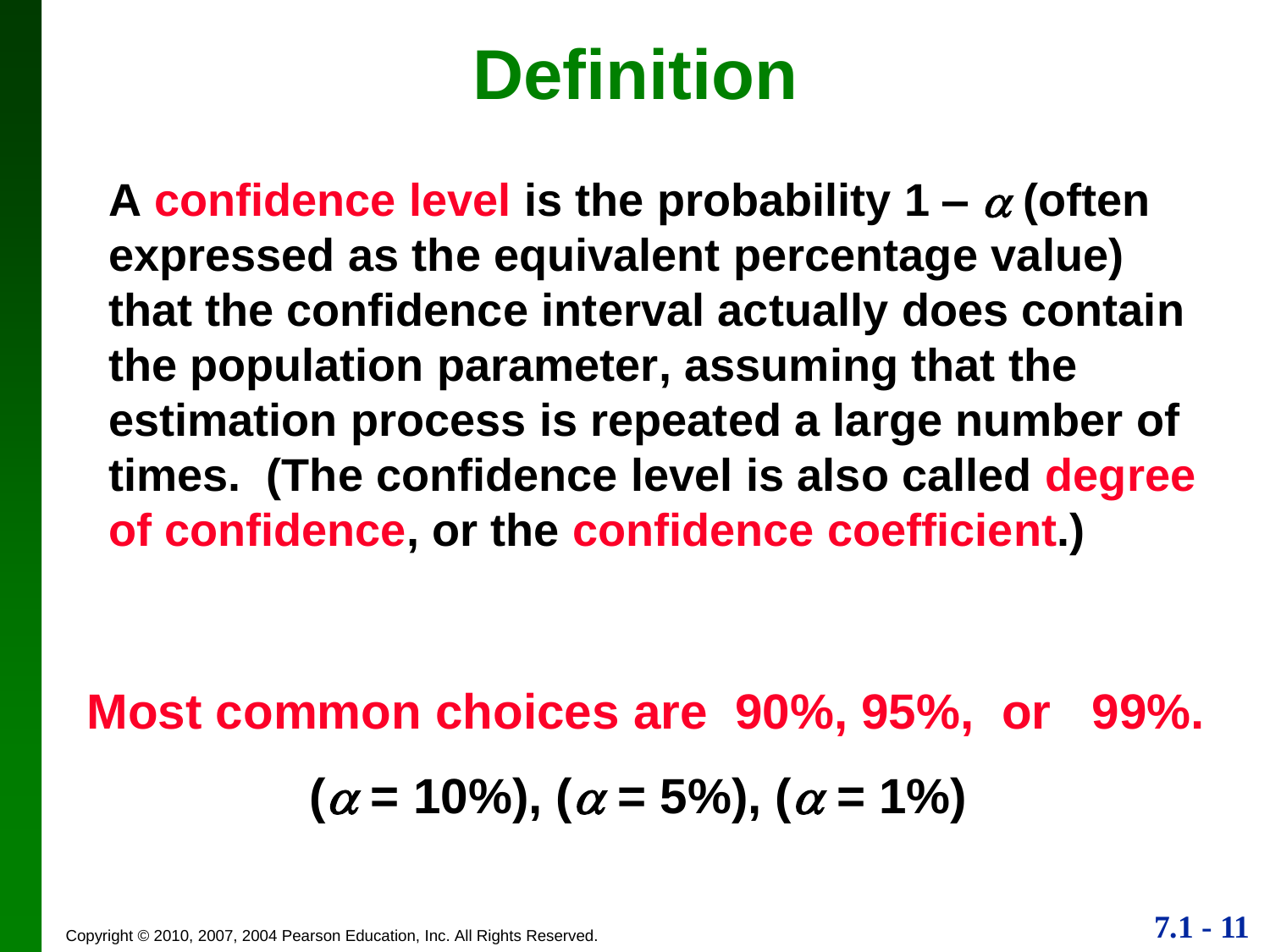## **Interpreting a Confidence Interval**

**We must be careful to interpret confidence intervals correctly. There is a correct interpretation and many different and creative incorrect interpretations of the confidence interval 0.677 <** *p* **< 0.723.**

**―We are 95% confident that the interval from 0.677 to 0.723 actually does contain the true value of the population proportion p."** 

**This means that if we were to select many different samples of size 1501 and construct the corresponding confidence intervals, 95% of them would actually contain the value of the population proportion** *p***.**

**(Note that in this correct interpretation, the level of 95% refers to the success rate of the process being used to estimate the proportion.)**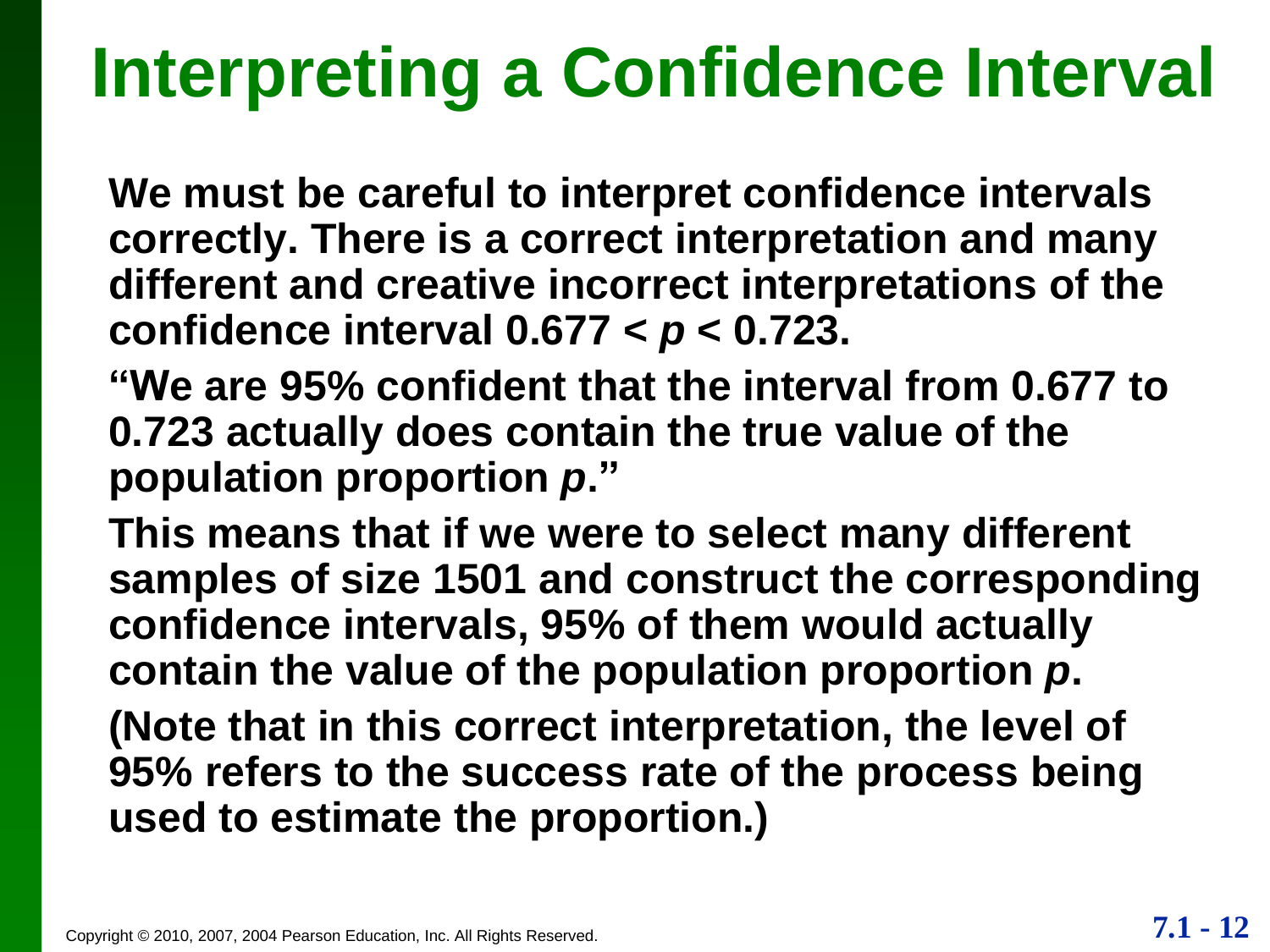**Caution**

#### **Know the correct interpretation of a confidence interval.**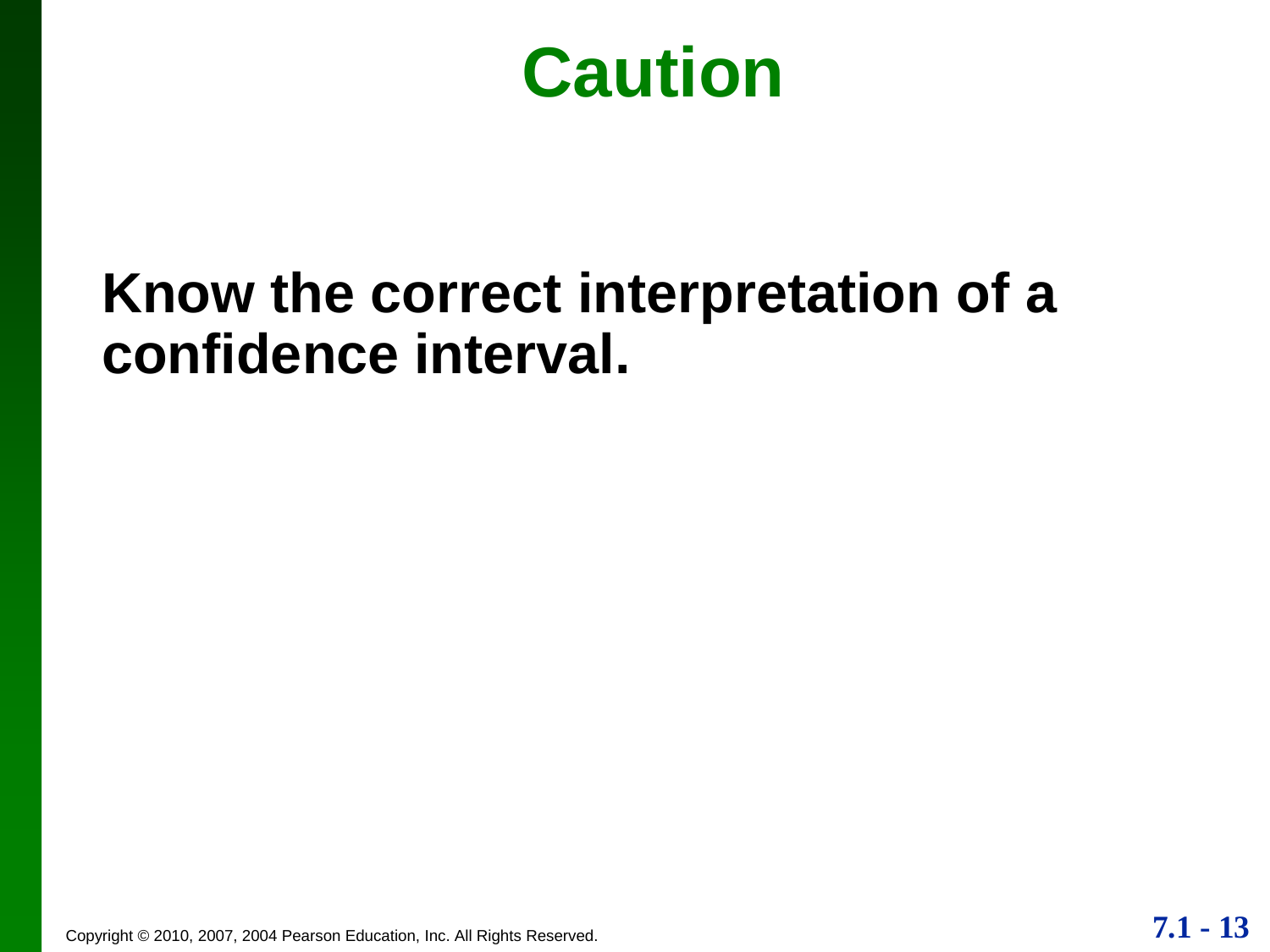#### **Caution**

**Confidence intervals can be used informally to compare different data sets,** *but the overlapping of confidence intervals should not be used for making formal and final conclusions about equality of proportions***.**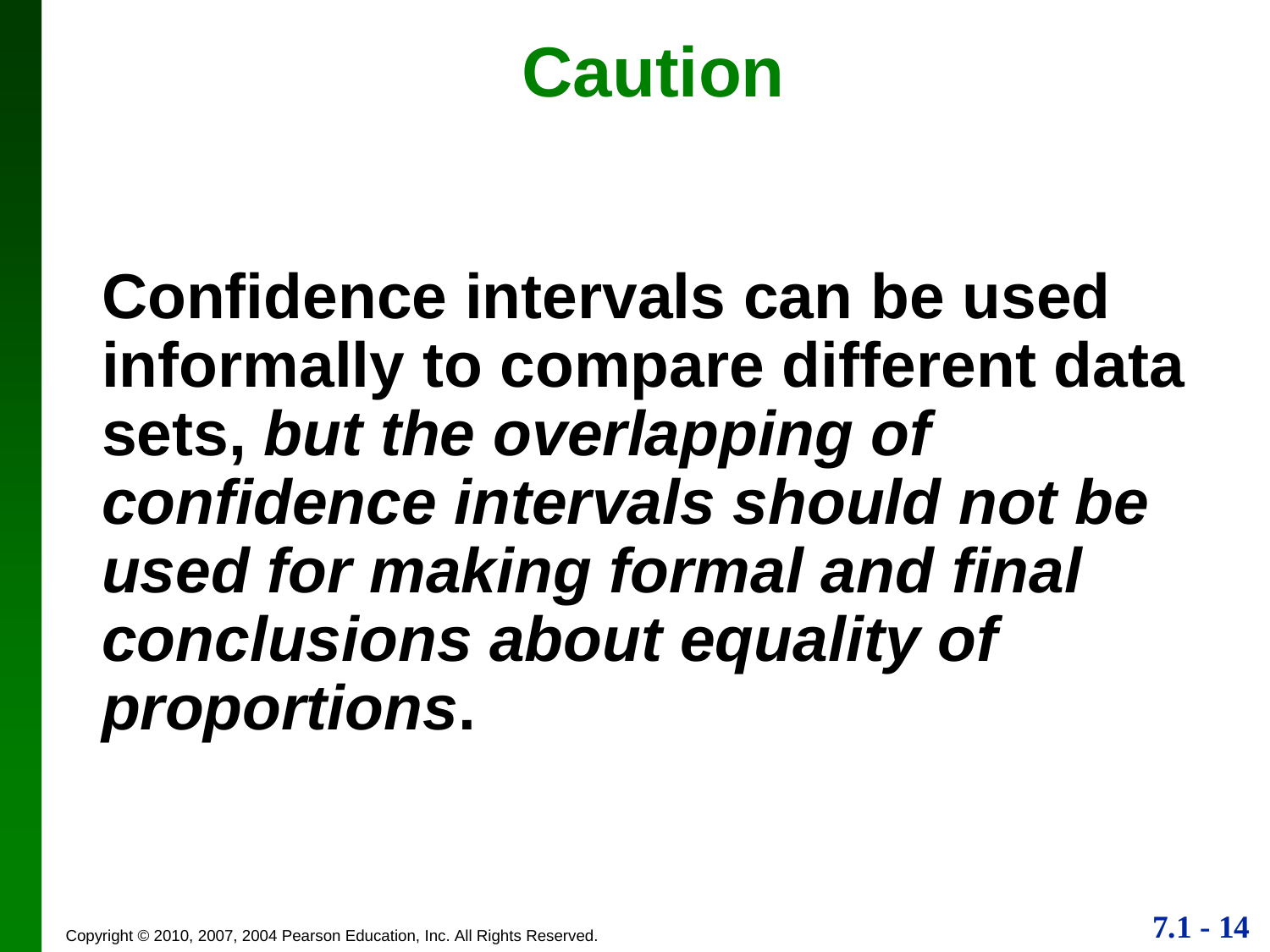#### **Critical Values**

**A standard** *z* **score can be used to distinguish between sample statistics that are likely to occur and those that are unlikely to occur. Such a** *z* **score is called a critical value. Critical values are based on the following observations:**

**1. Under certain conditions, the sampling distribution of sample proportions can be approximated by a normal distribution.**

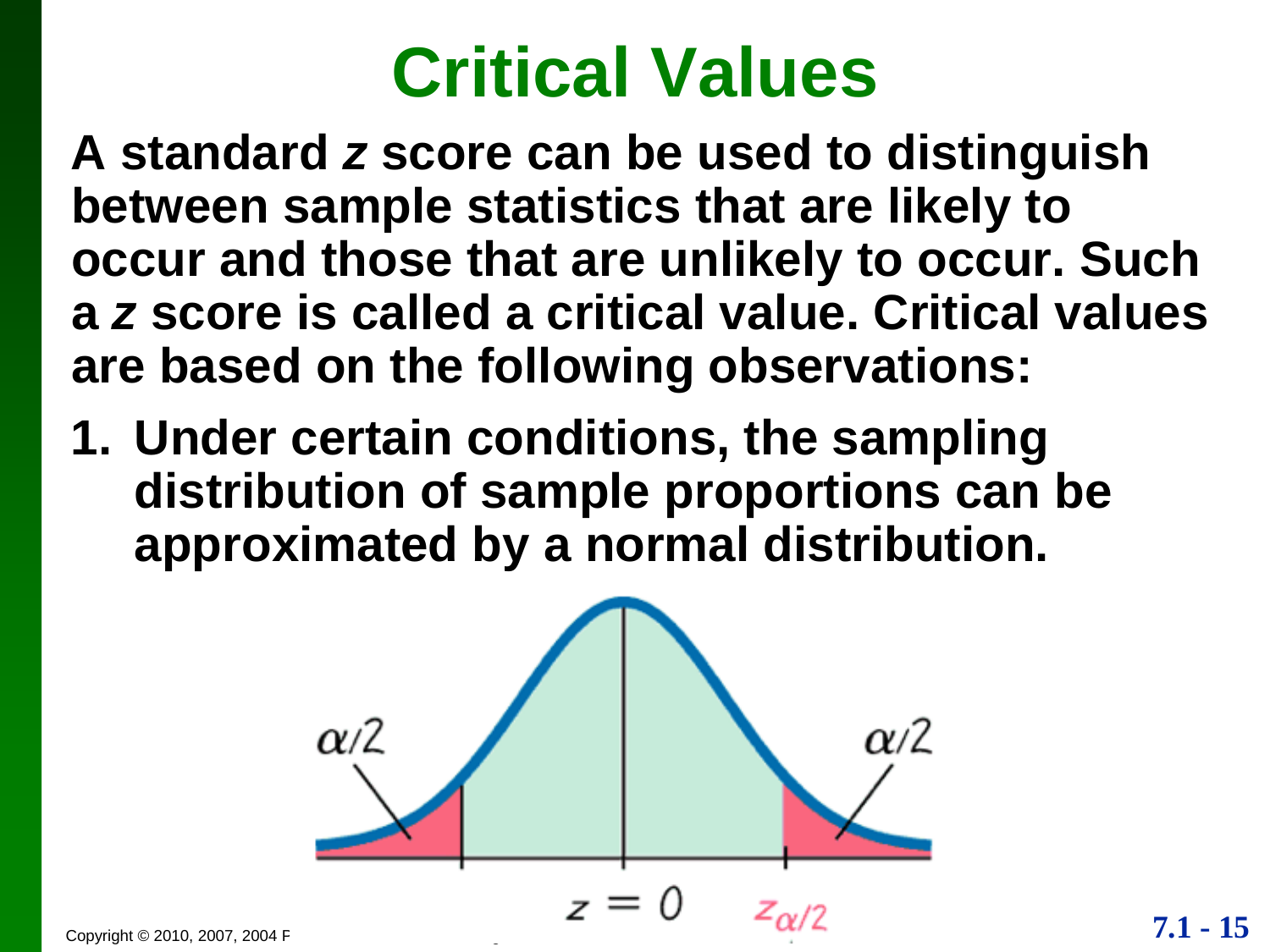#### **Critical Values**

**2. A** *z* **score associated with a sample proportion has a probability of /2 of falling in the right tail.**

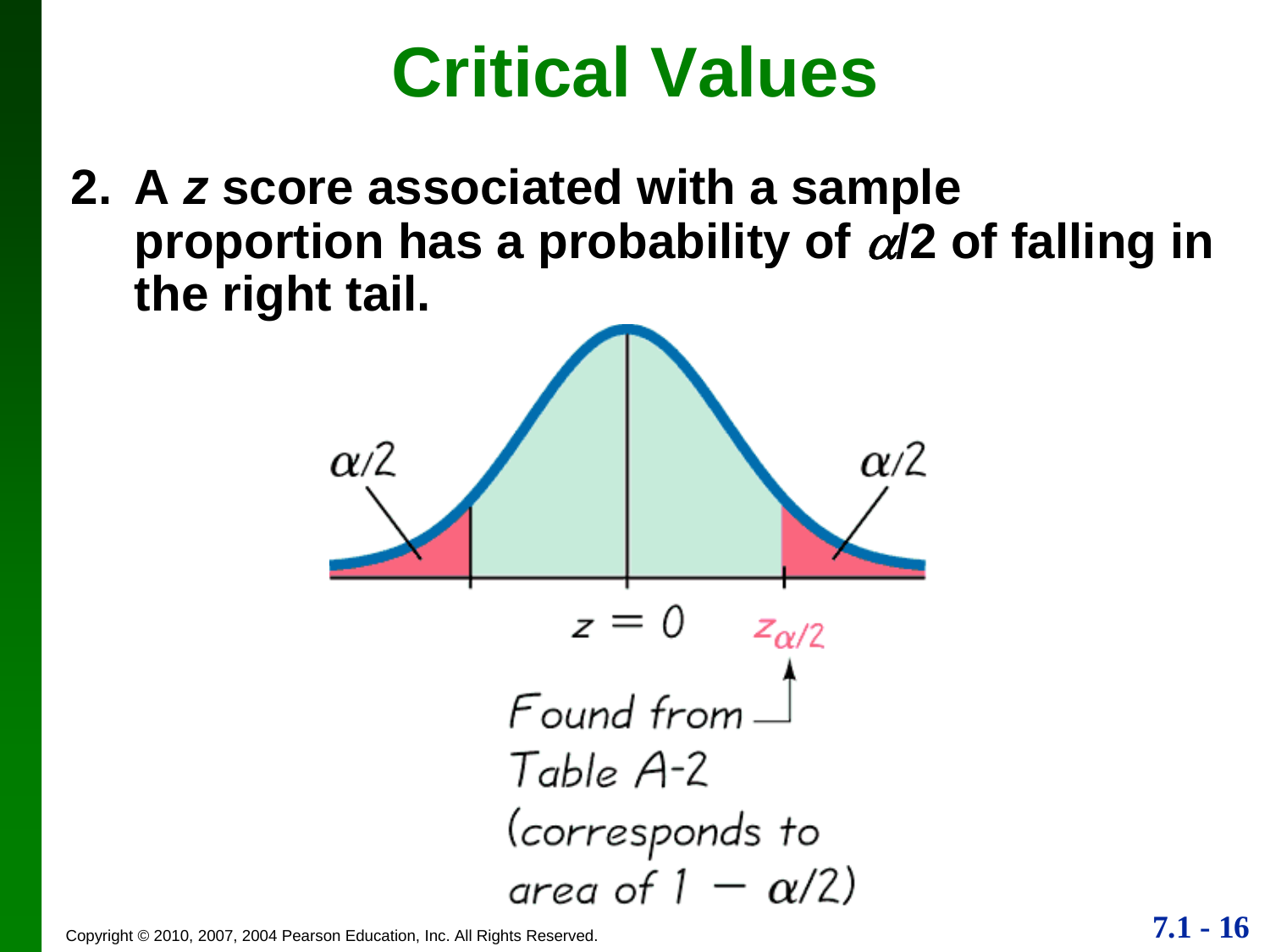#### **Critical Values**

**3. The** *z* **score separating the right-tail region is**  commonly denoted by  $z_{\alpha/2}$  and is referred to **as a critical value because it is on the borderline separating** *z* **scores from sample proportions that are likely to occur from those that are unlikely to occur.**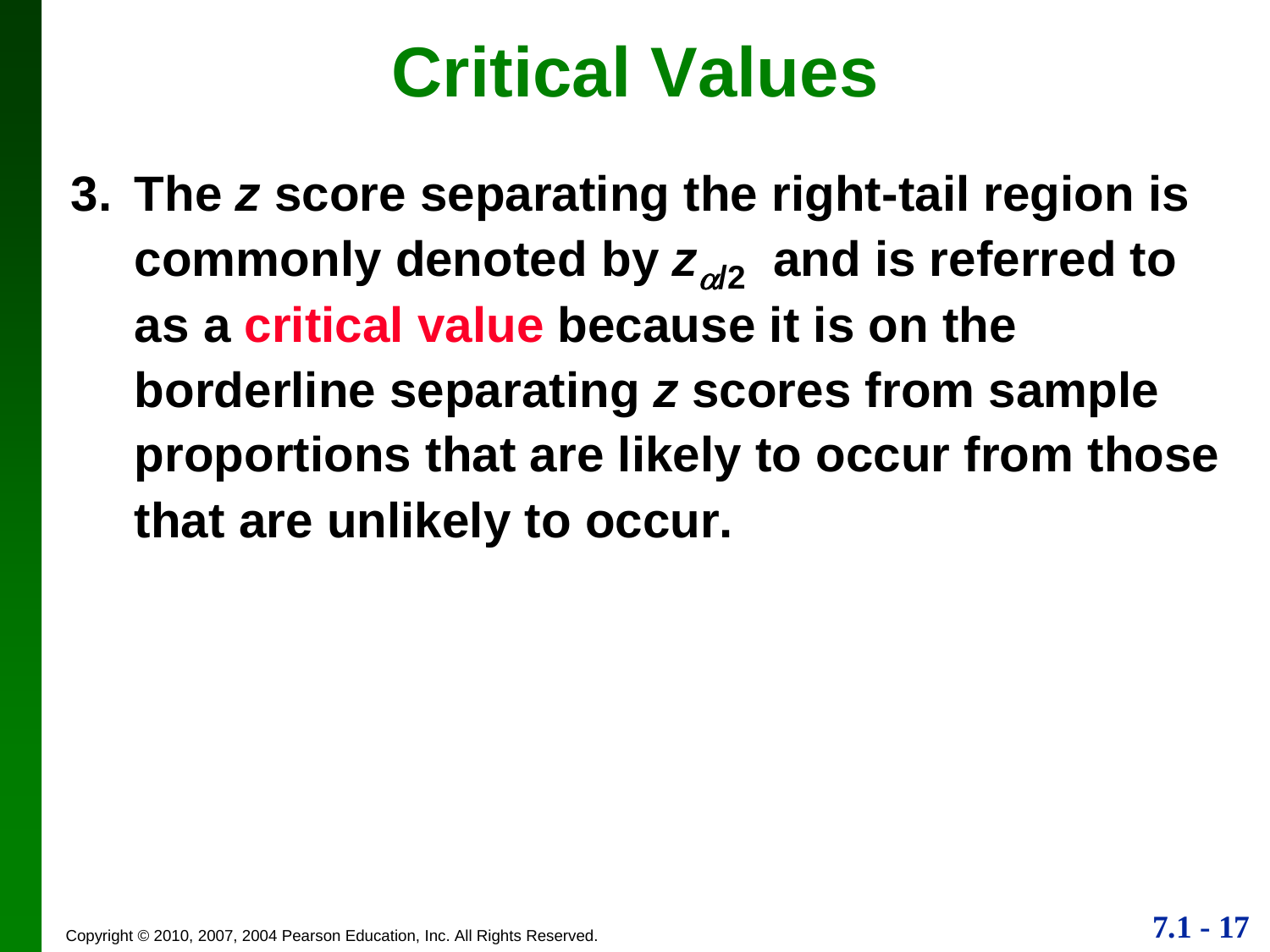## **Definition**

**A critical value is the number on the borderline separating sample statistics that are likely to occur from those that are unlikely to occur. The number**  $z_{\alpha/2}$  **is a critical value that is a** *z* **score with the property that it separates an area of**  $\alpha/2$  **in the right tail of the standard normal distribution.**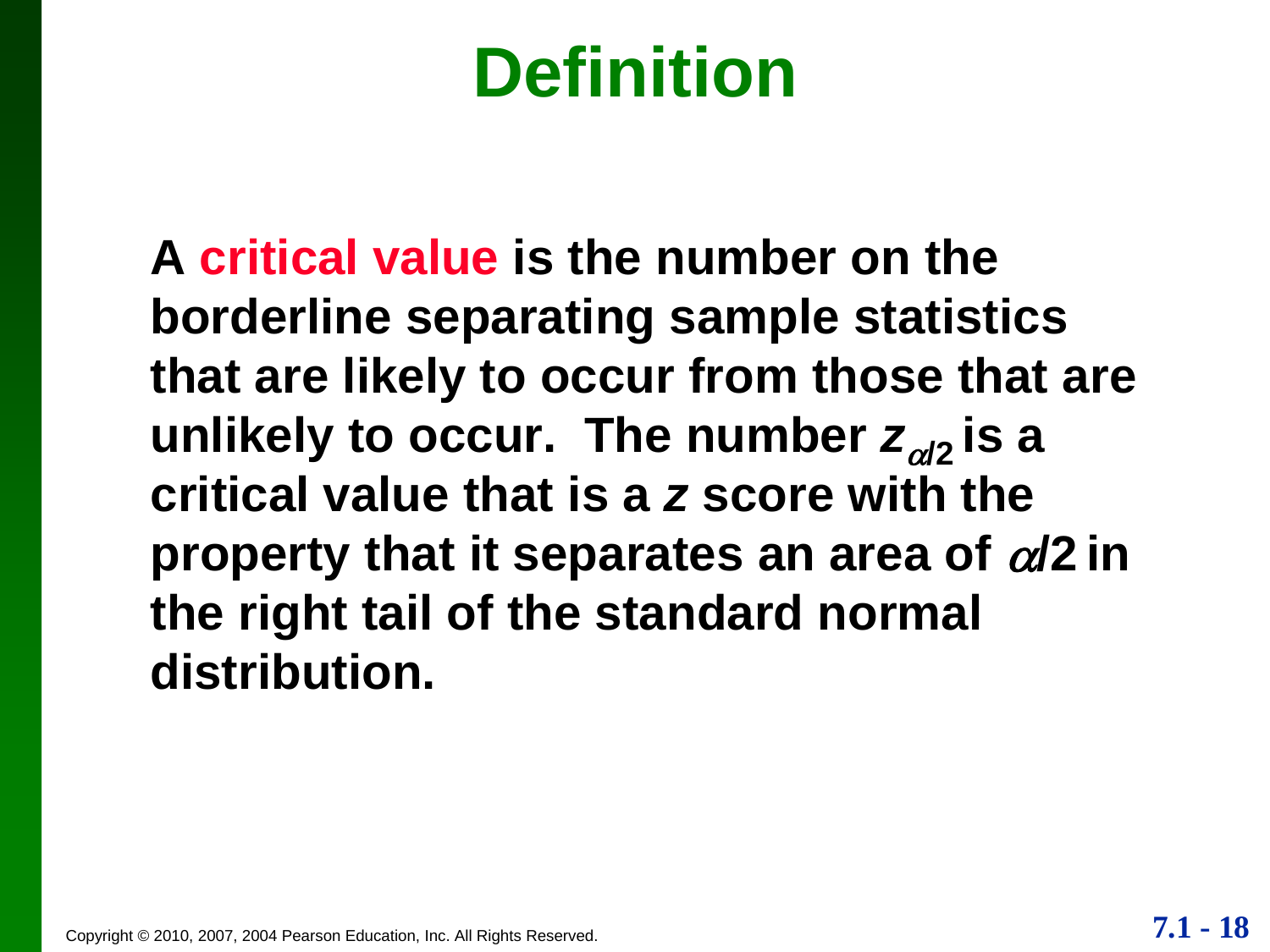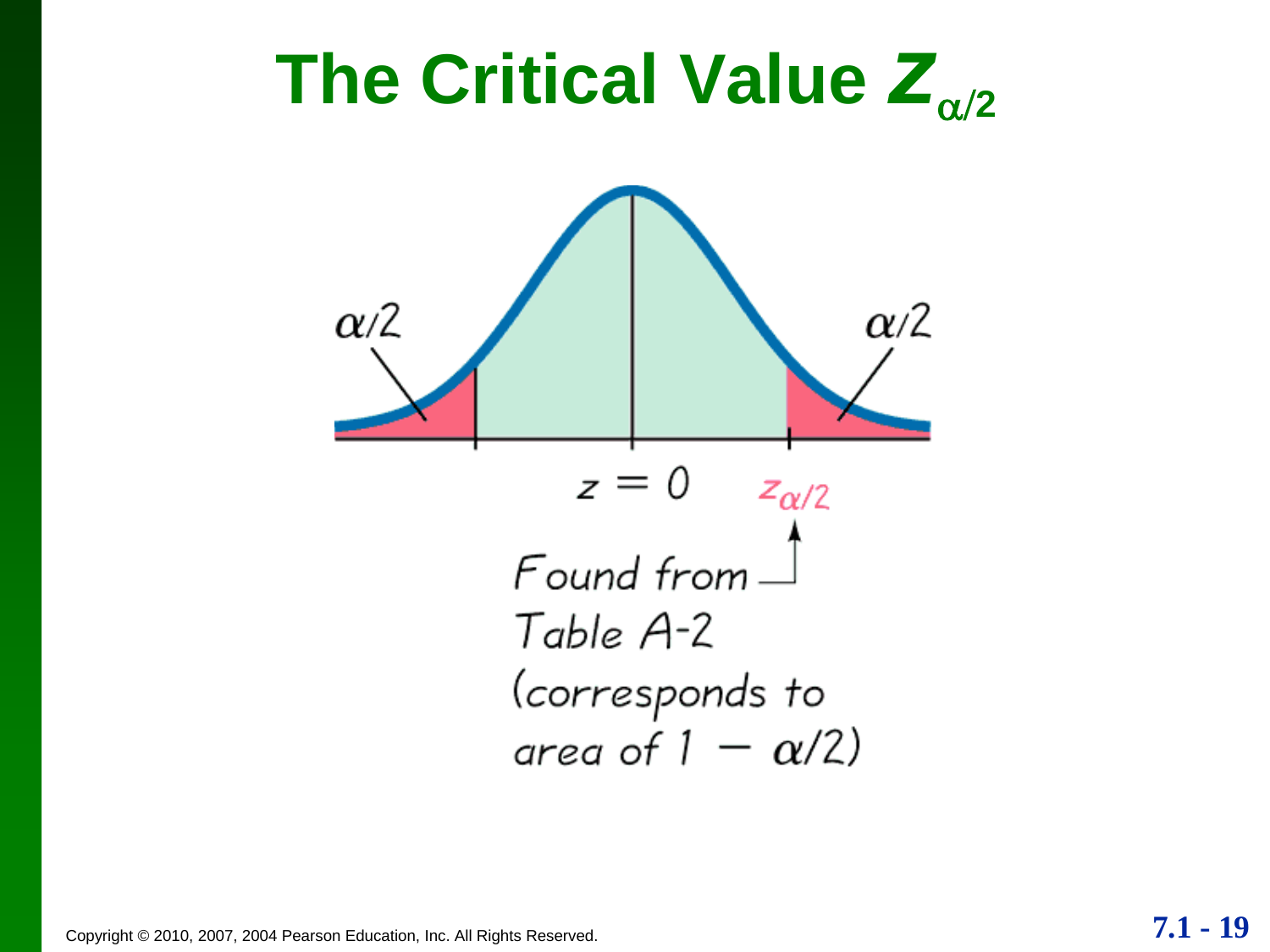#### **Notation for Critical Value**

The critical value  $\mathsf{z}_{\alpha/2}$  is the positive  $\mathsf{z}$  value **that is at the vertical boundary separating an**  area of  $\alpha/2$  in the right tail of the standard normal distribution. (The value of  $-z_{\alpha/2}$  is at the vertical boundary for the area of  $\alpha/2$  in the **left tail.) The subscript**  $\alpha/2$  **is simply a reminder that the** *z* **score separates an area of**   $\alpha$ /2 in the right tail of the standard normal **distribution.**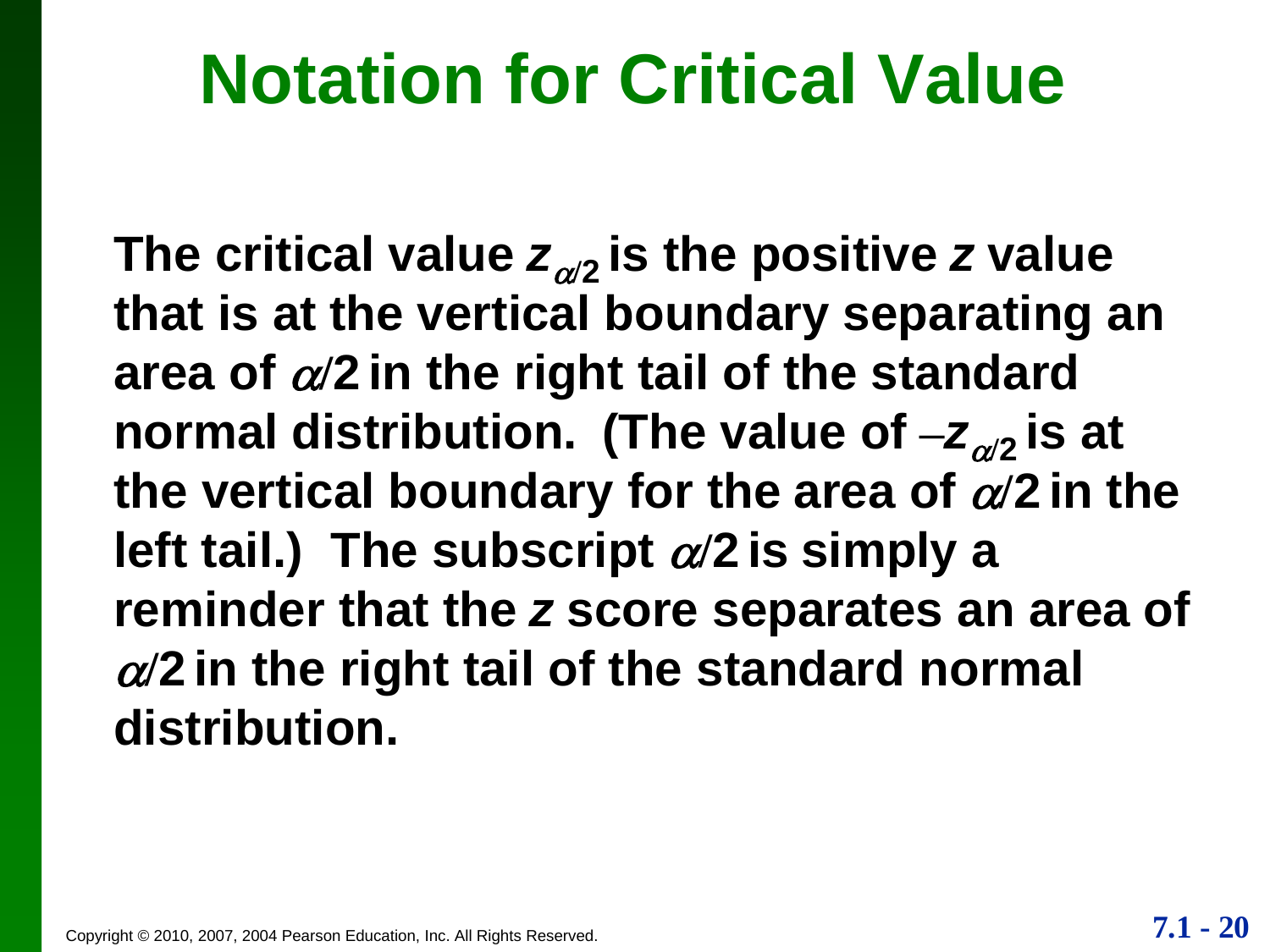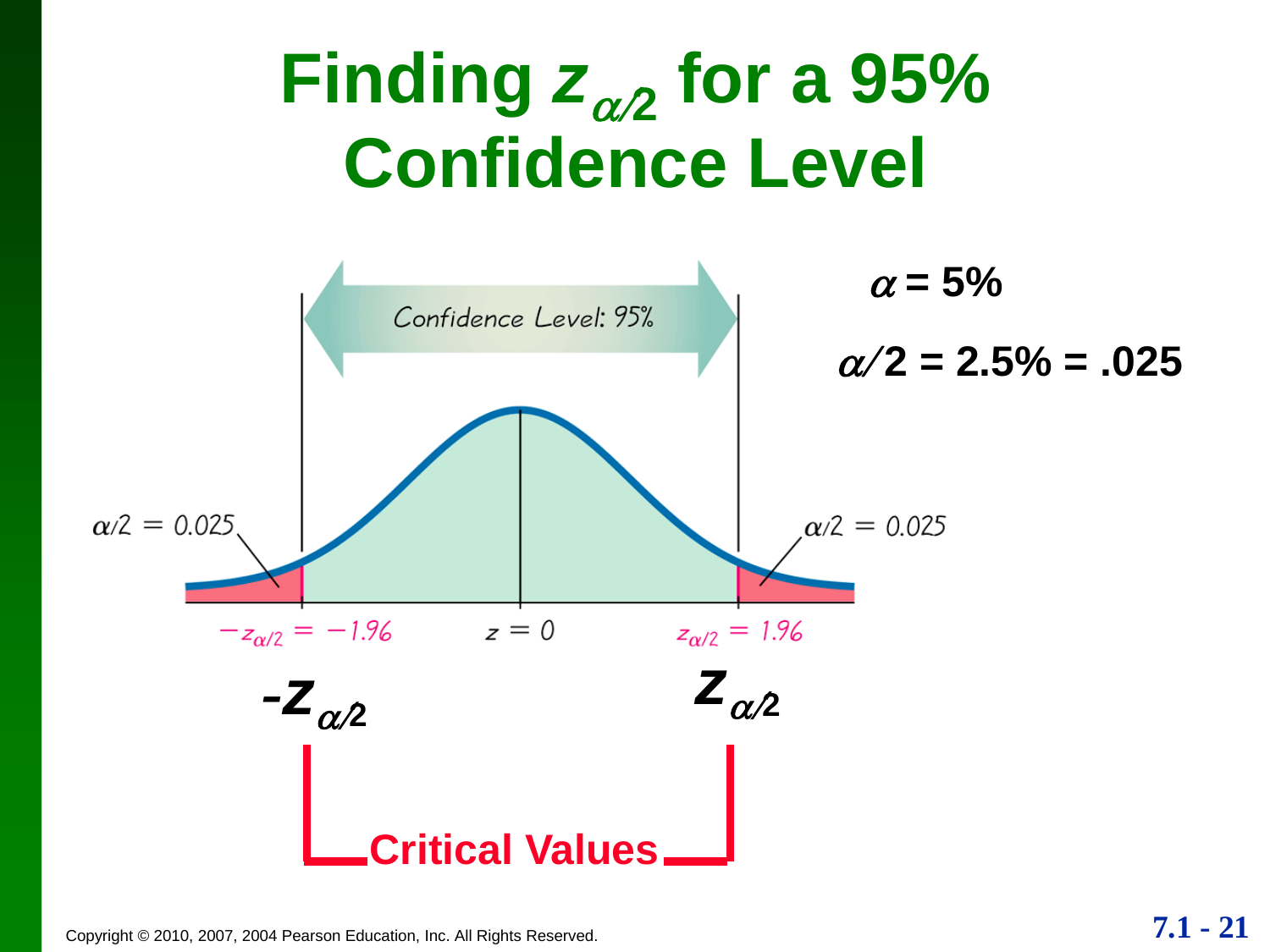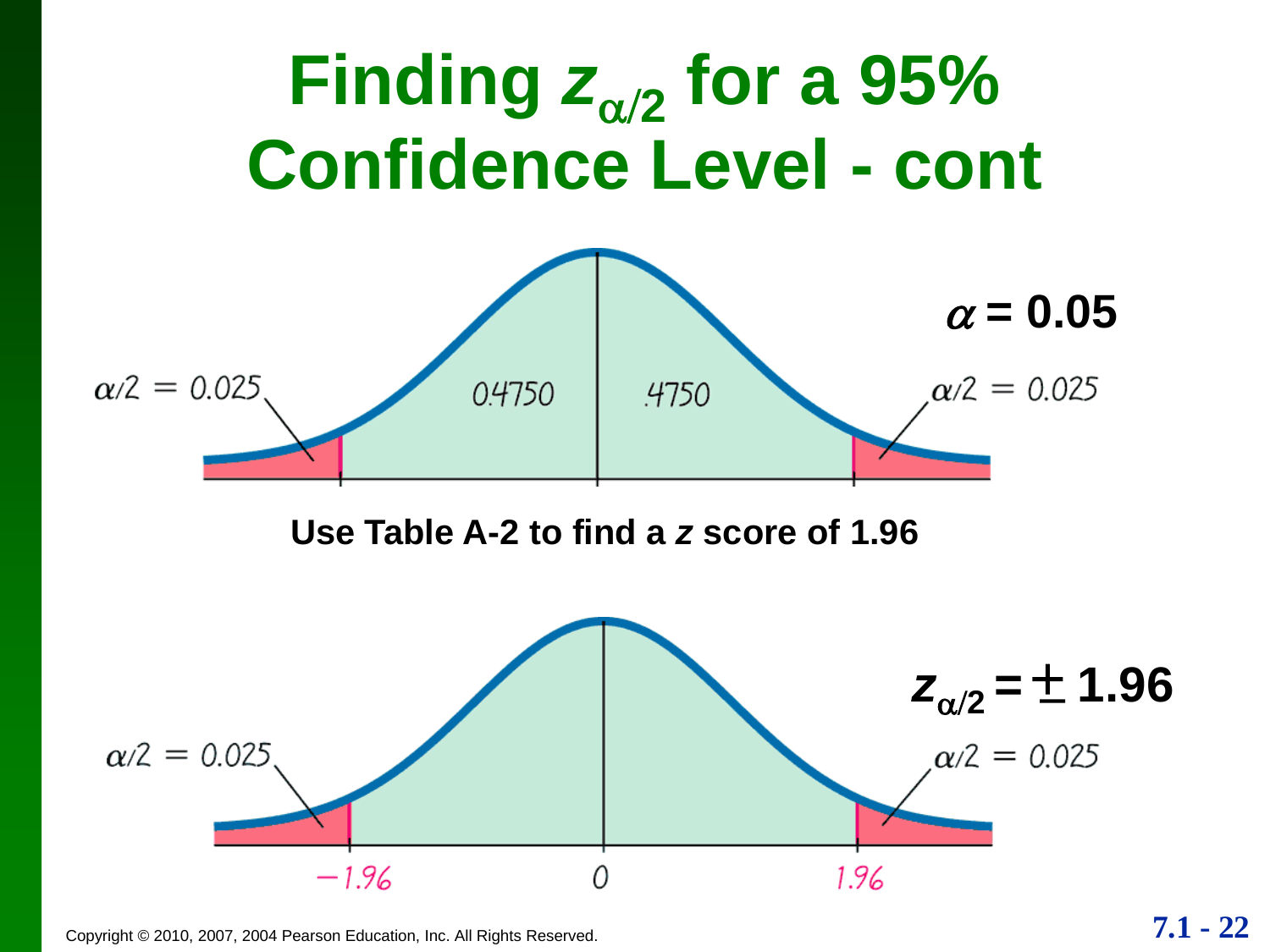## **Definition**

**When data from a simple random sample are used to estimate a population proportion** *p***, the margin of error, denoted by** *E***, is the maximum**  likely difference (with probability  $1 - \alpha$ , such as 0.95) between the observed proportion  $\hat{\rho}$  and **the true value of the population proportion** *p***. The margin of error** *E* **is also called the maximum error of the estimate and can be found by multiplying the critical value and the standard deviation of the sample proportions:**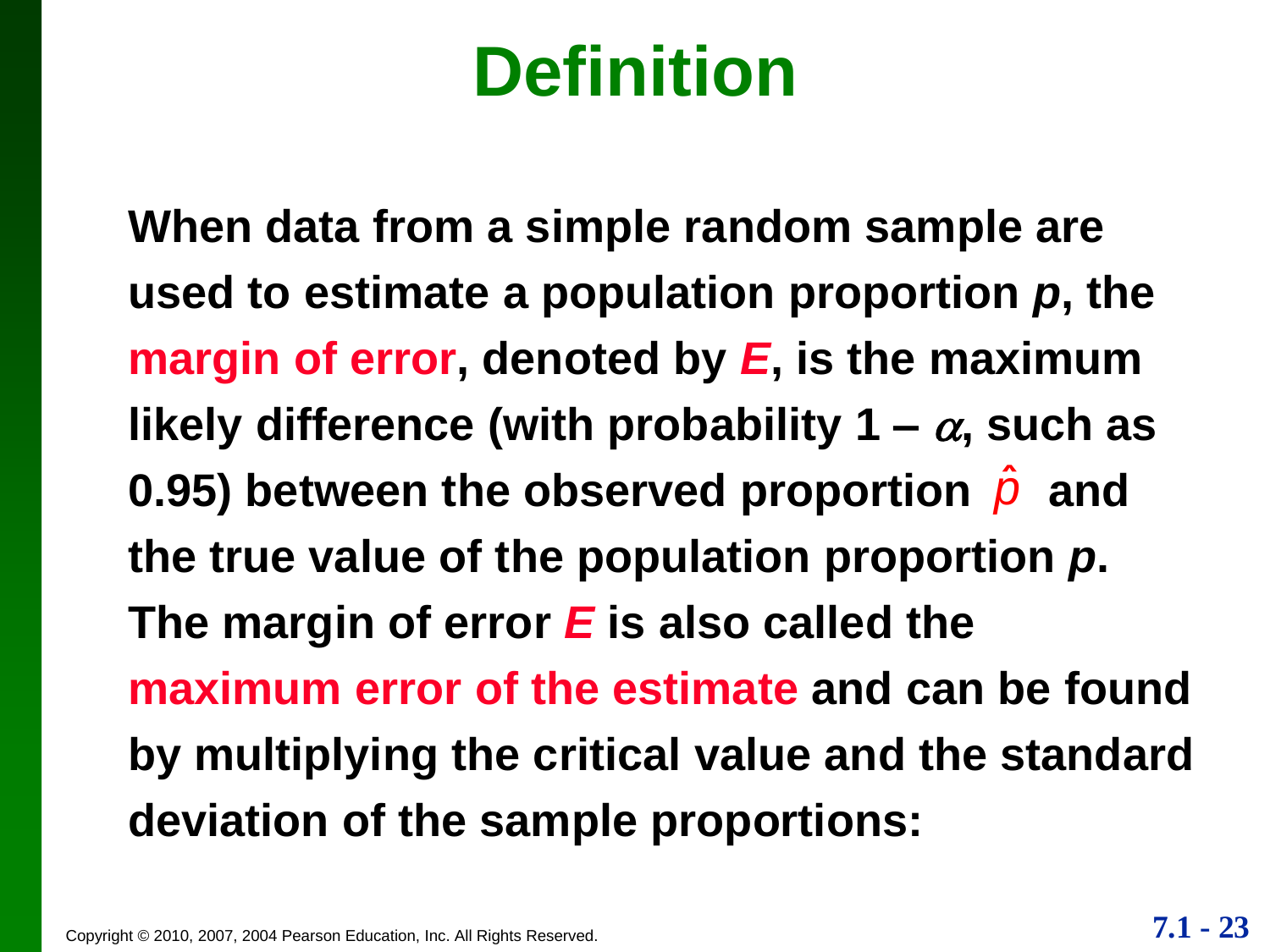## **Margin of Error for Proportions**

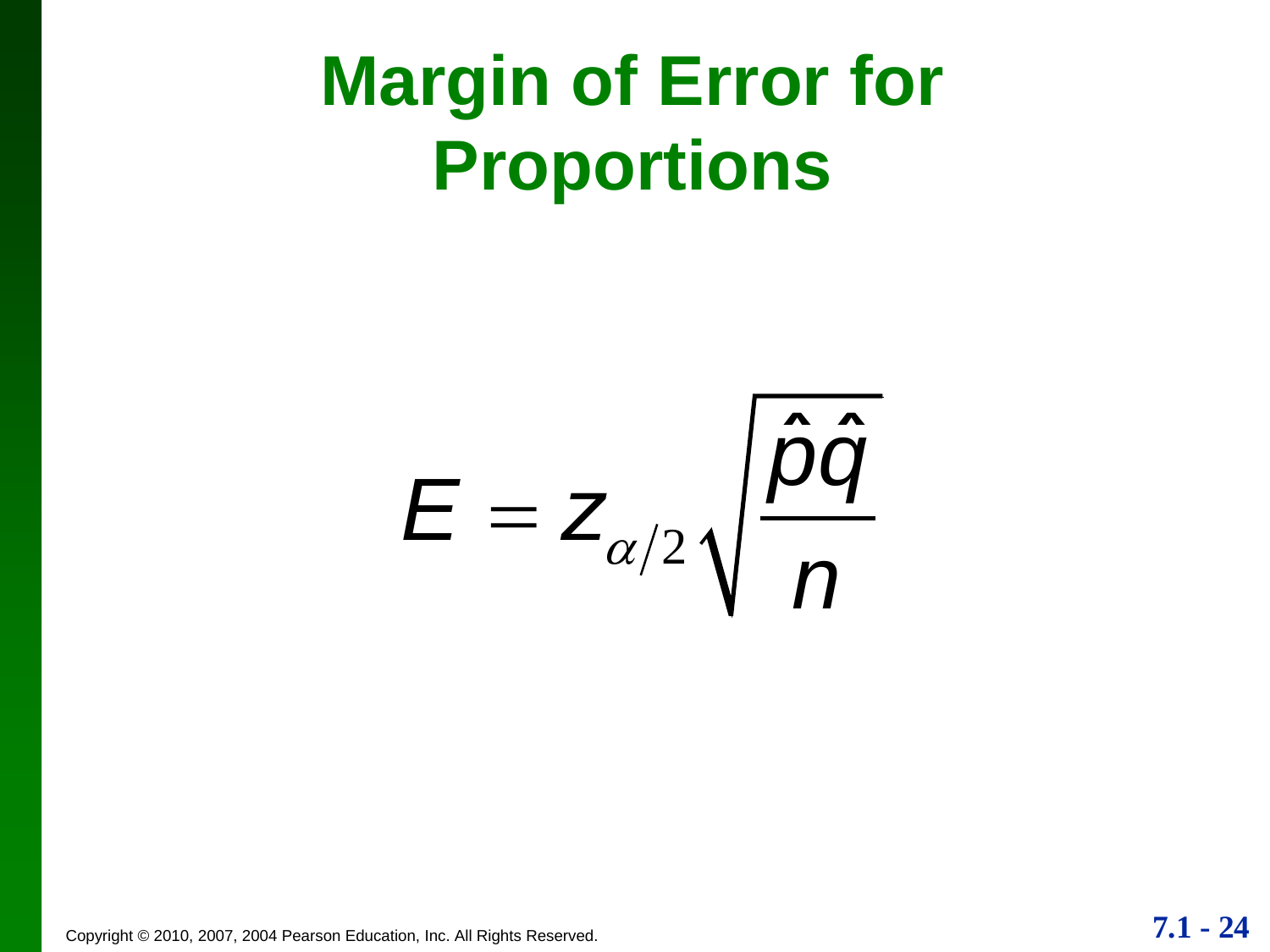- *p* **= population proportion**
- $\hat{v}$  = sample proportion
- *n* **= number of sample values**
- *E* **= margin of error**

# Copyright © 2010, 2007, 2004 Pearson Education, Inc. All Rights Reserved. **7.1 - 25**  $Z_{\alpha/2}$  = *z* score separating an area of  $\alpha/2$  in **the right tail of the standard normal**   $\hat{p}$  = sample propol<br>  $n$  = number of san<br>  $E$  = margin of erro<br>  $z_{\alpha/2}$  = z score sepa<br>
the right tai<br>
distribution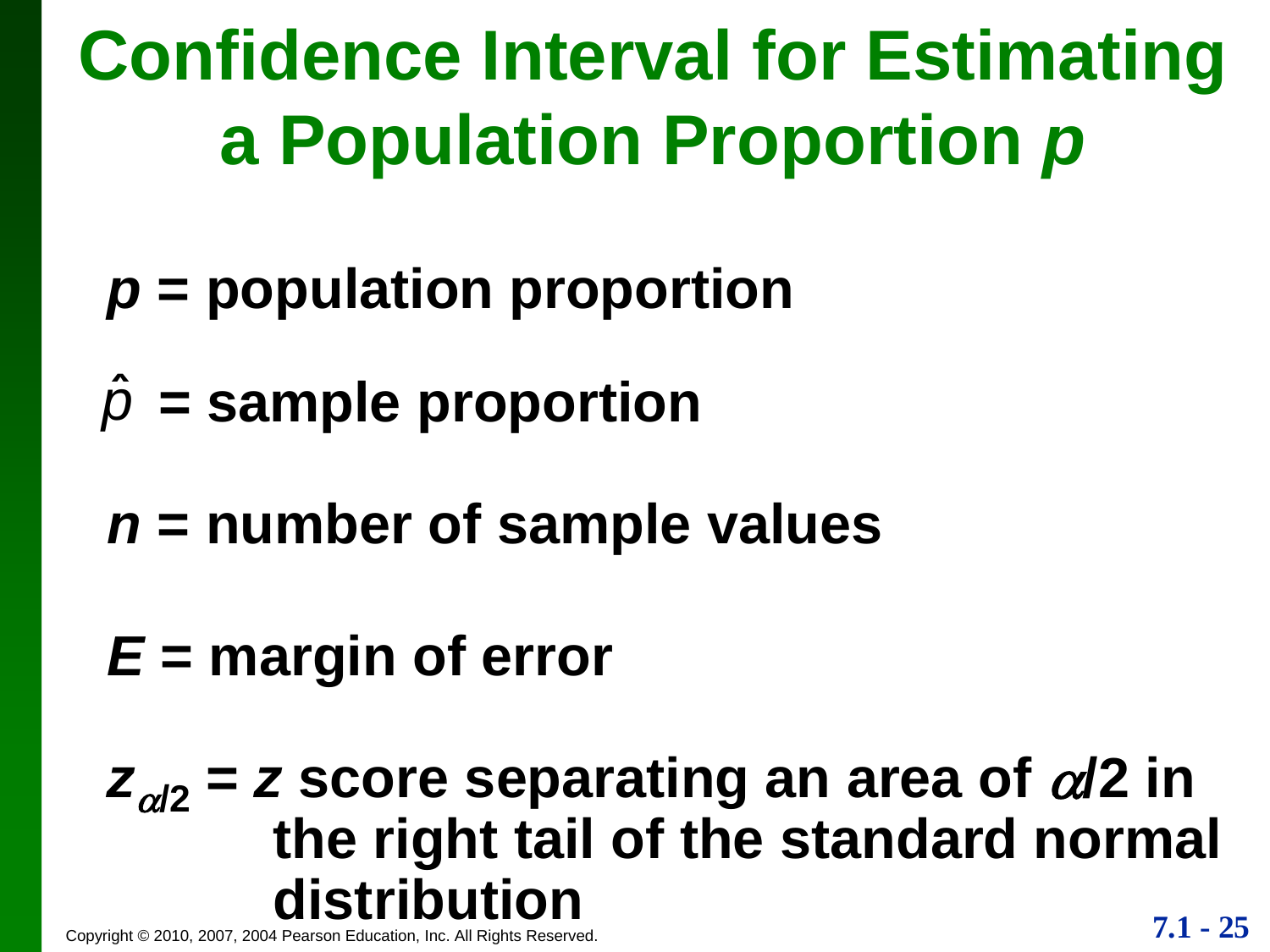- **1. The sample is a simple random sample.**
- **2. The conditions for the binomial distribution are satisfied: there is a fixed number of trials, the trials are independent, there are two categories of outcomes, and the probabilities remain constant for each trial.**

#### **3. There are at least 5 successes and 5 failures.**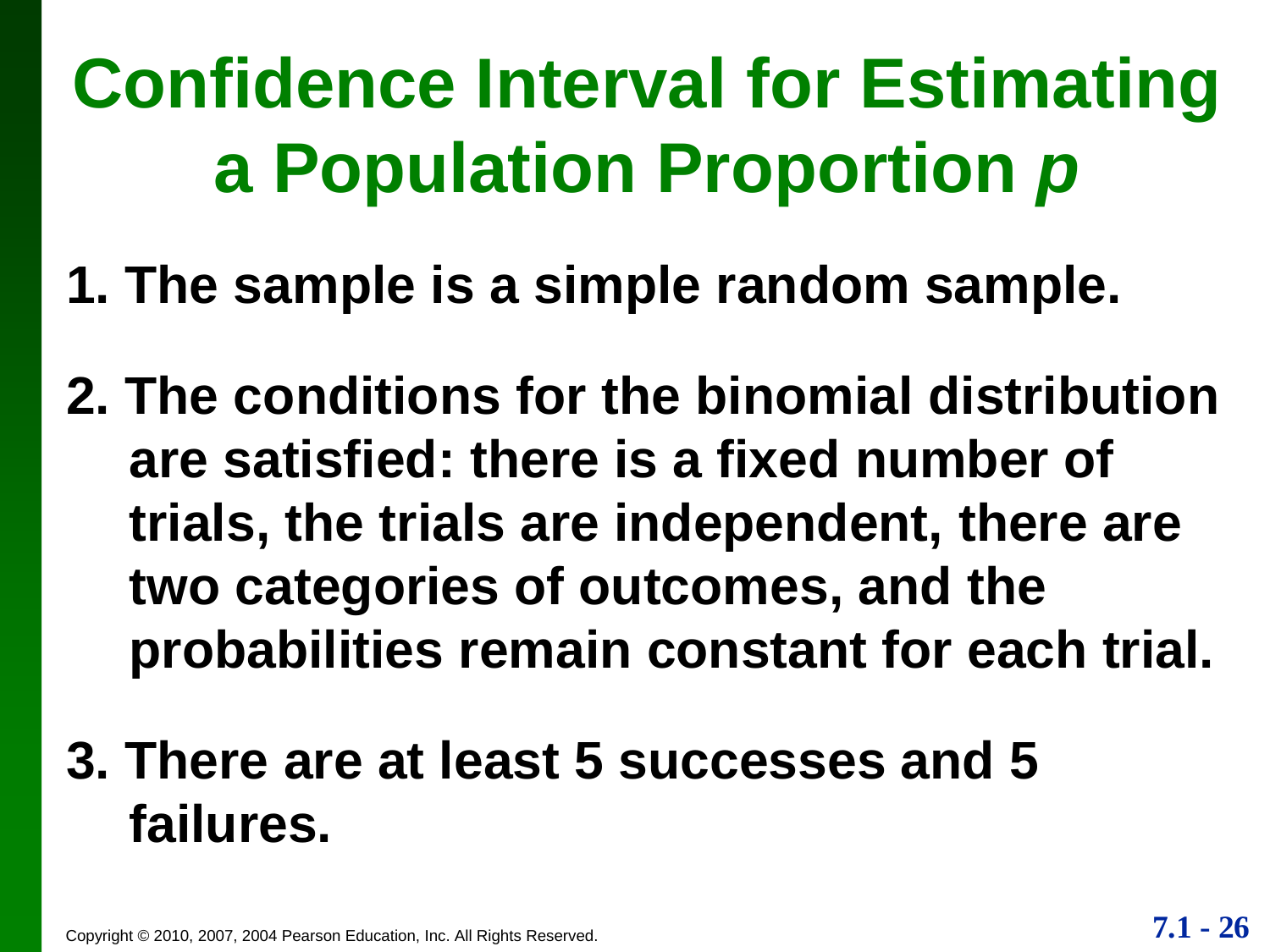# $\hat{p}$ – *E* < *p* <  $\hat{p}$  + *E*

#### **where**

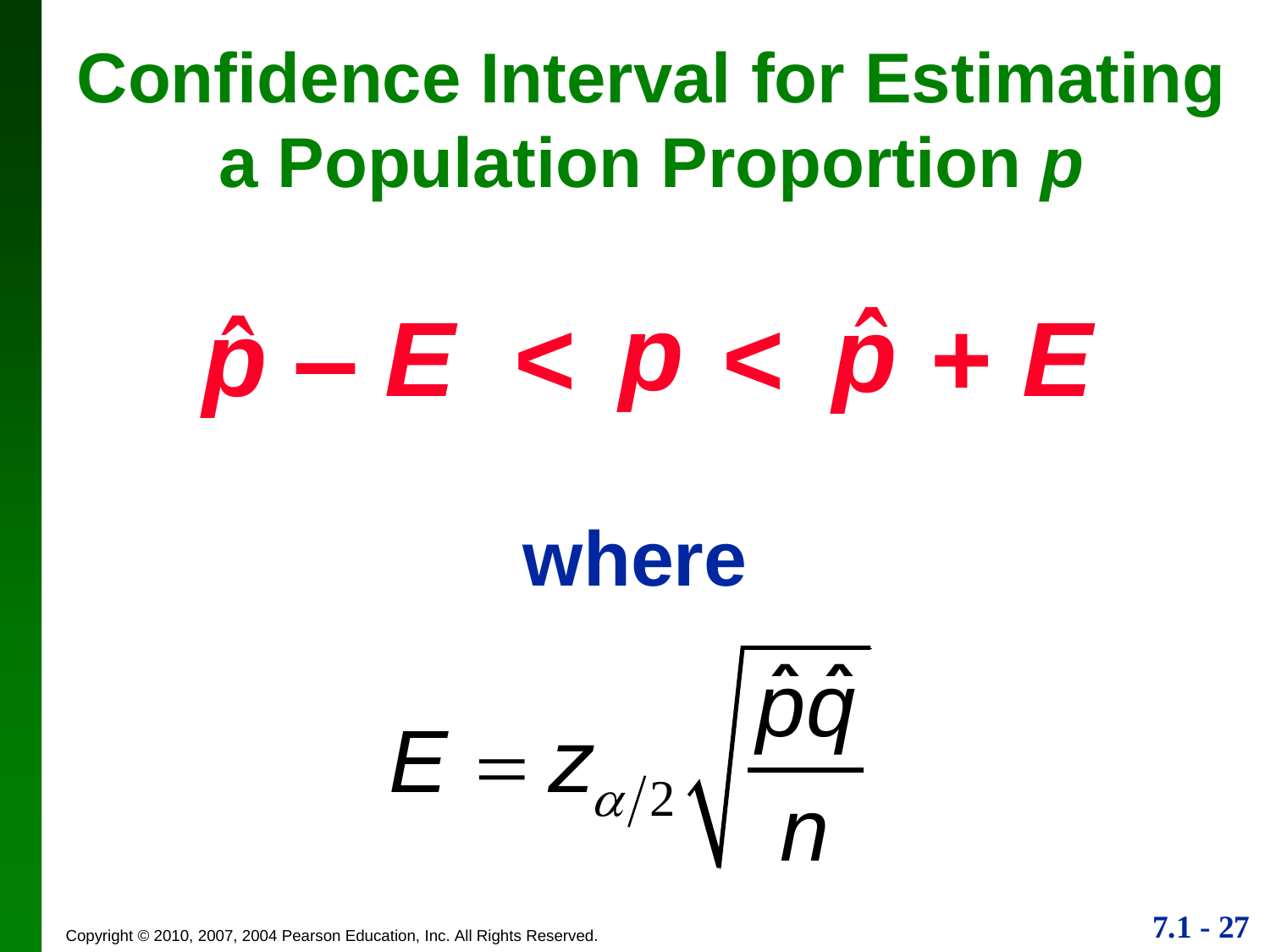# $\hat{p} - E < p < \hat{p} + E$



# **(***p* **ˆ –** *E***,** *p* **ˆ +** *E***)**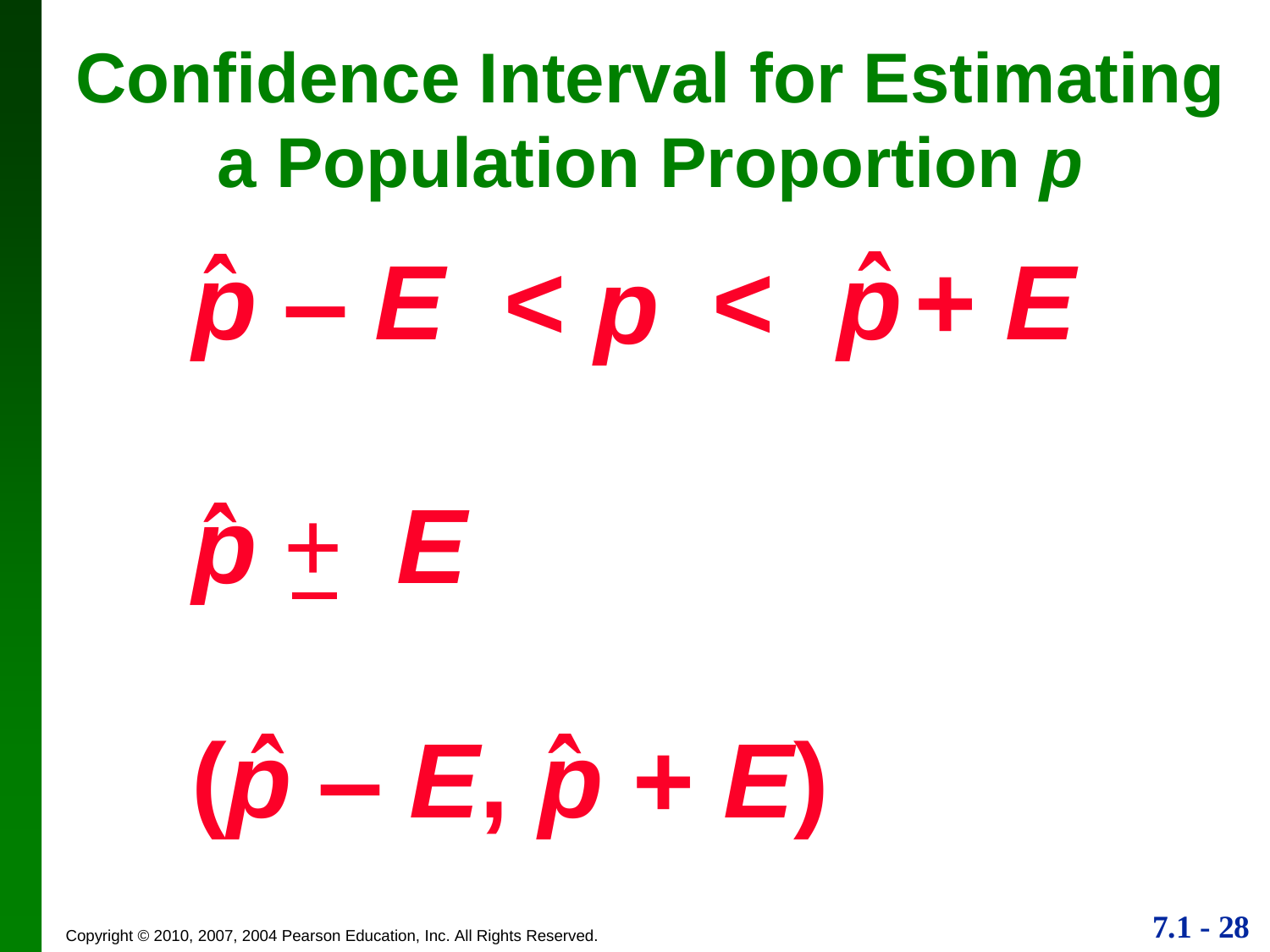# **Round-Off Rule for Confidence Interval Estimates of** *p*

# **Round the confidence interval limits for** *p* **to**

#### **three significant digits.**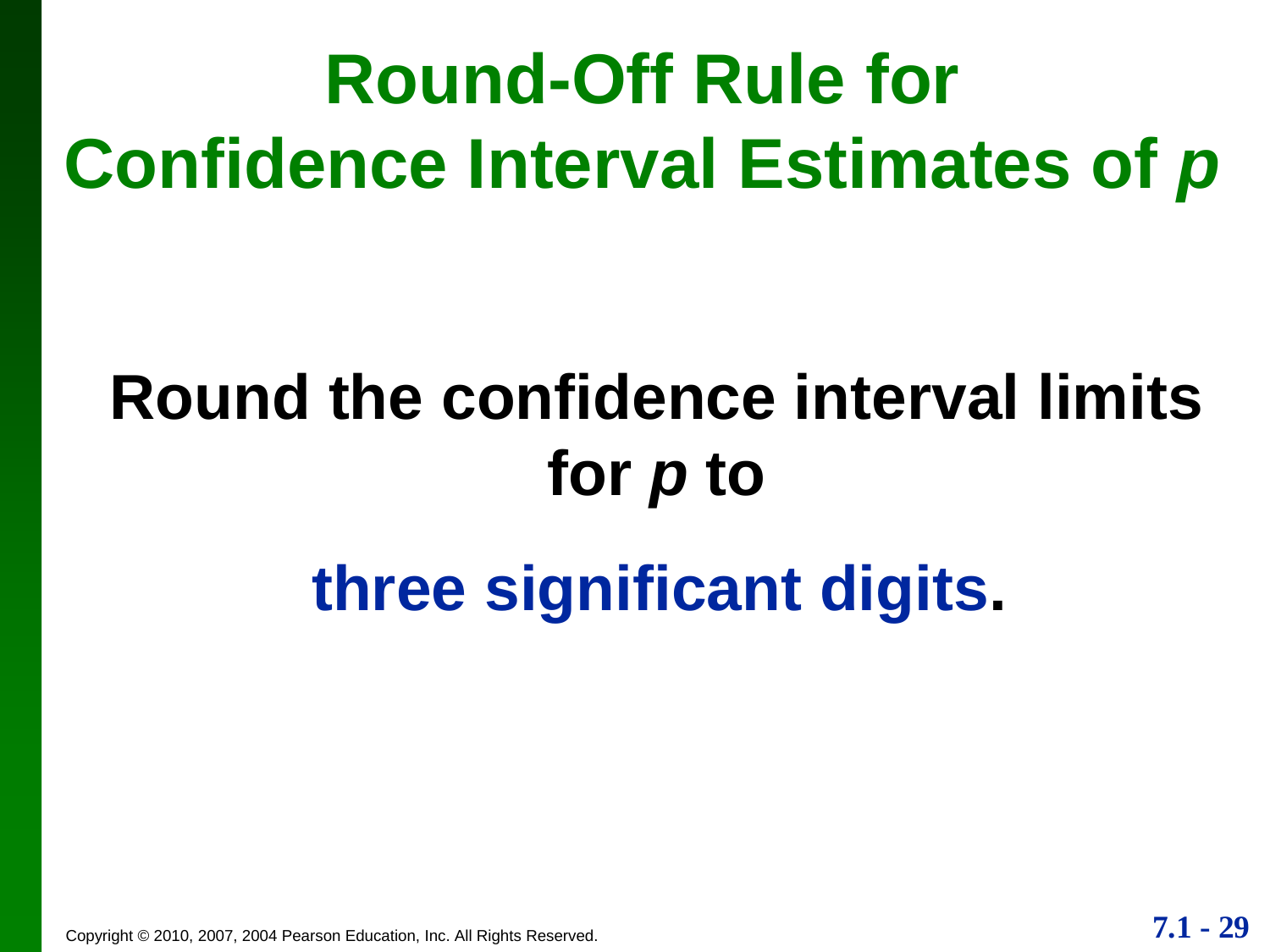# **Procedure for Constructing a Confidence Interval for** *p*

- **1. Verify that the required assumptions are satisfied. (The sample is a simple random sample, the conditions for the binomial distribution are satisfied, and the normal distribution can be used to approximate the distribution of sample proportions because**  $np \geq 5$ **, and**  $nq \geq 5$  **are both satisfied.)**
- **2. Refer to Table A-2 and find the critical value**  $z_{\alpha/2}$  **that corresponds to the desired confidence level.**

corresponds to the desired confidence level.  
3. Evaluate the margin of error 
$$
E = Z_{\alpha/2} \sqrt{\hat{p}\hat{q}/n}
$$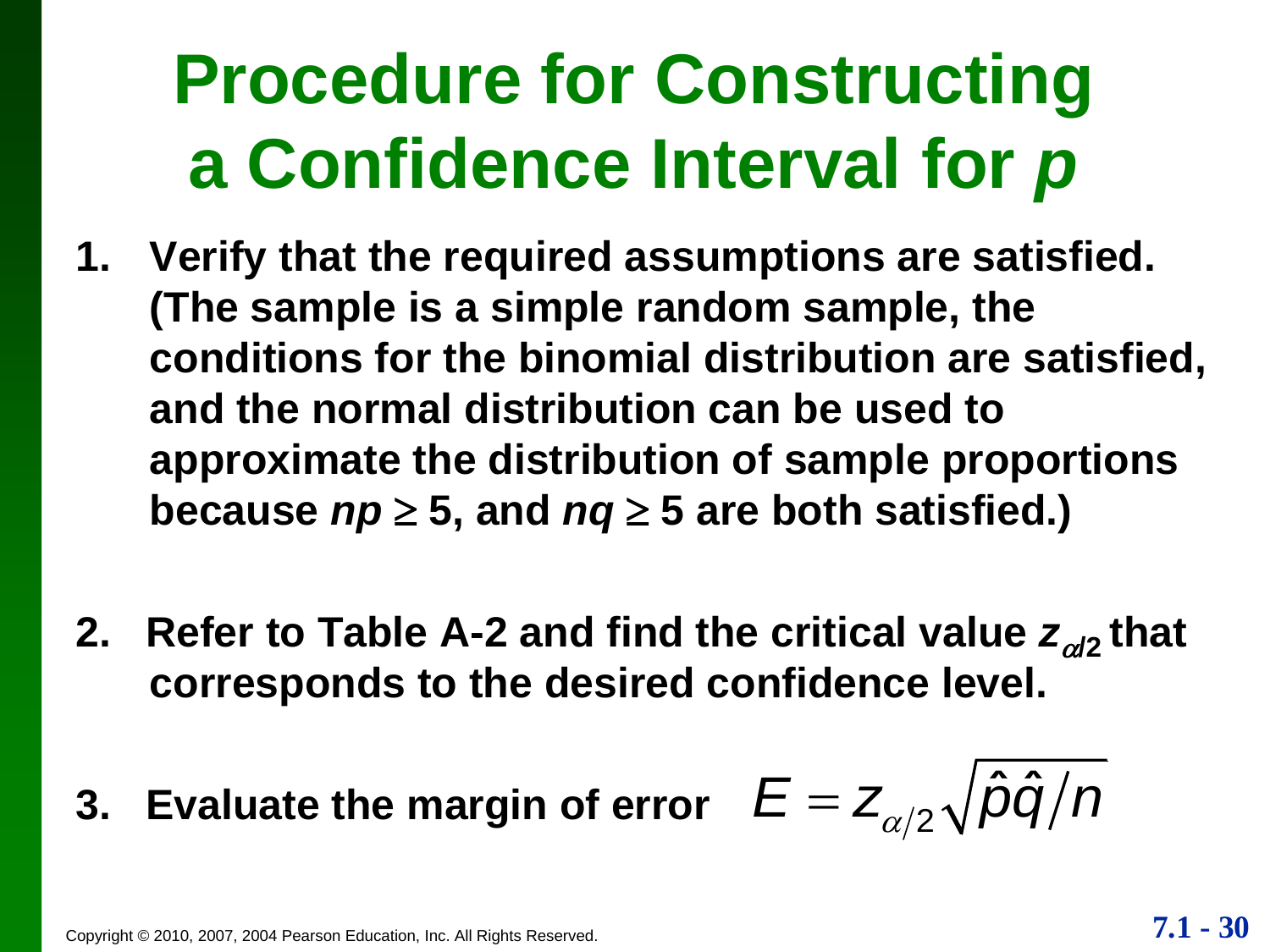# **Procedure for Constructing a Confidence Interval for** *p -* **cont**

**4. Using the value of the calculated margin of error,** *E* and the value of the sample proportion,  $\hat{\boldsymbol{\rho}}$ , find the **values of**  $\hat{\rho}$  **–** *E* and  $\hat{\rho}$  + *E*. Substitute those values **in the general format for the confidence interval:** 

*p* **ˆ –** *E* **<** *p* **<** *p* **ˆ +** *E*

**5. Round the resulting confidence interval limits to three significant digits.**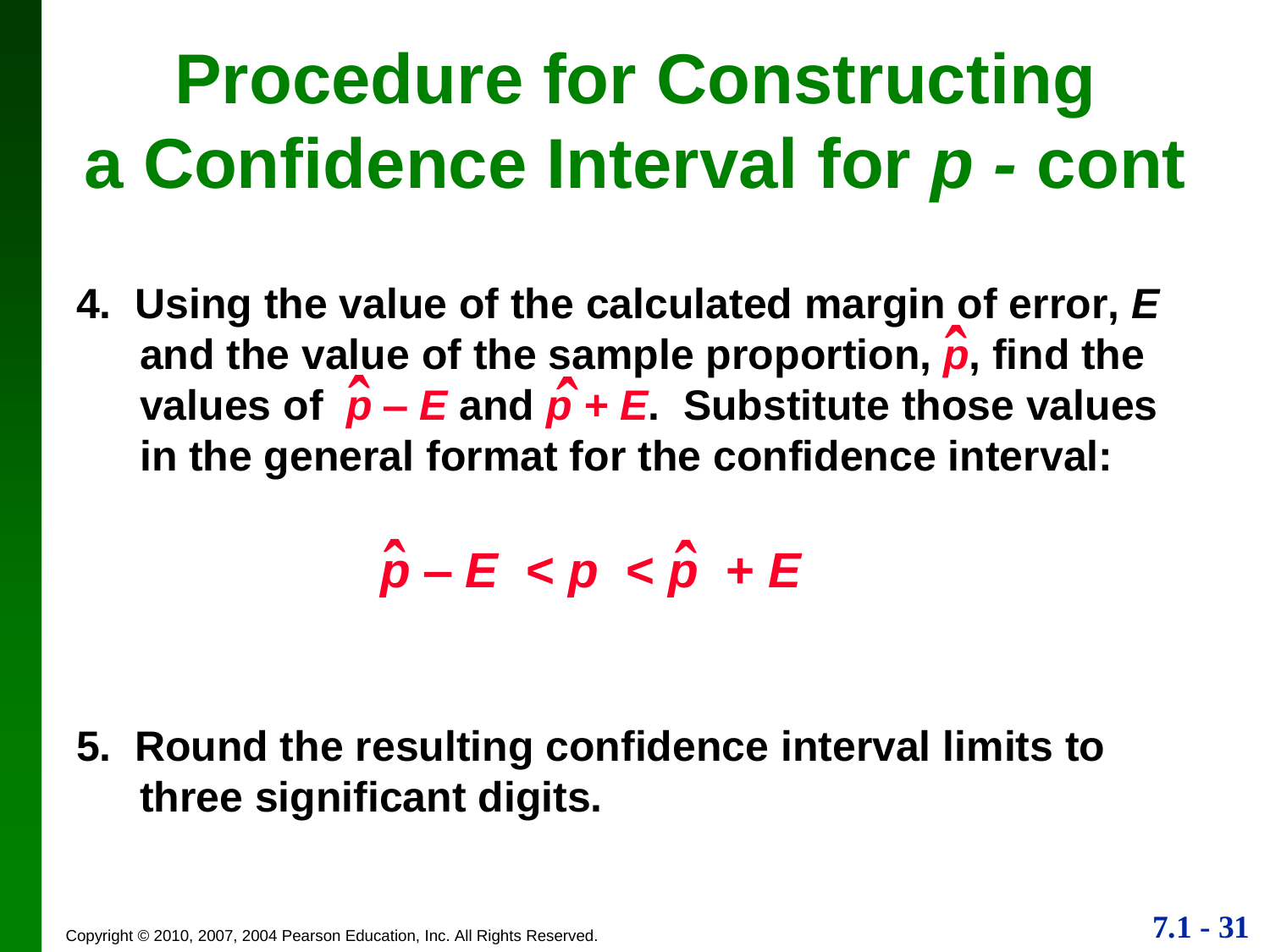**In the Chapter Problem we noted that a Pew Research Center poll of 1501 randomly selected U.S. adults showed that 70% of the respondents believe in global**  warming. The sample results are  $n = 1501$ , and  $\hat{\rho} = 0.70$ 

- **a. Find the margin of error E that corresponds to a 95% confidence level.**
- **b. Find the 95% confidence interval estimate of the population proportion** *p***.**
- **c. Based on the results, can we safely conclude that the majority of adults believe in global warming?**
- **d. Assuming that you are a newspaper reporter, write a brief statement that accurately describes the results and includes all of the relevant information.**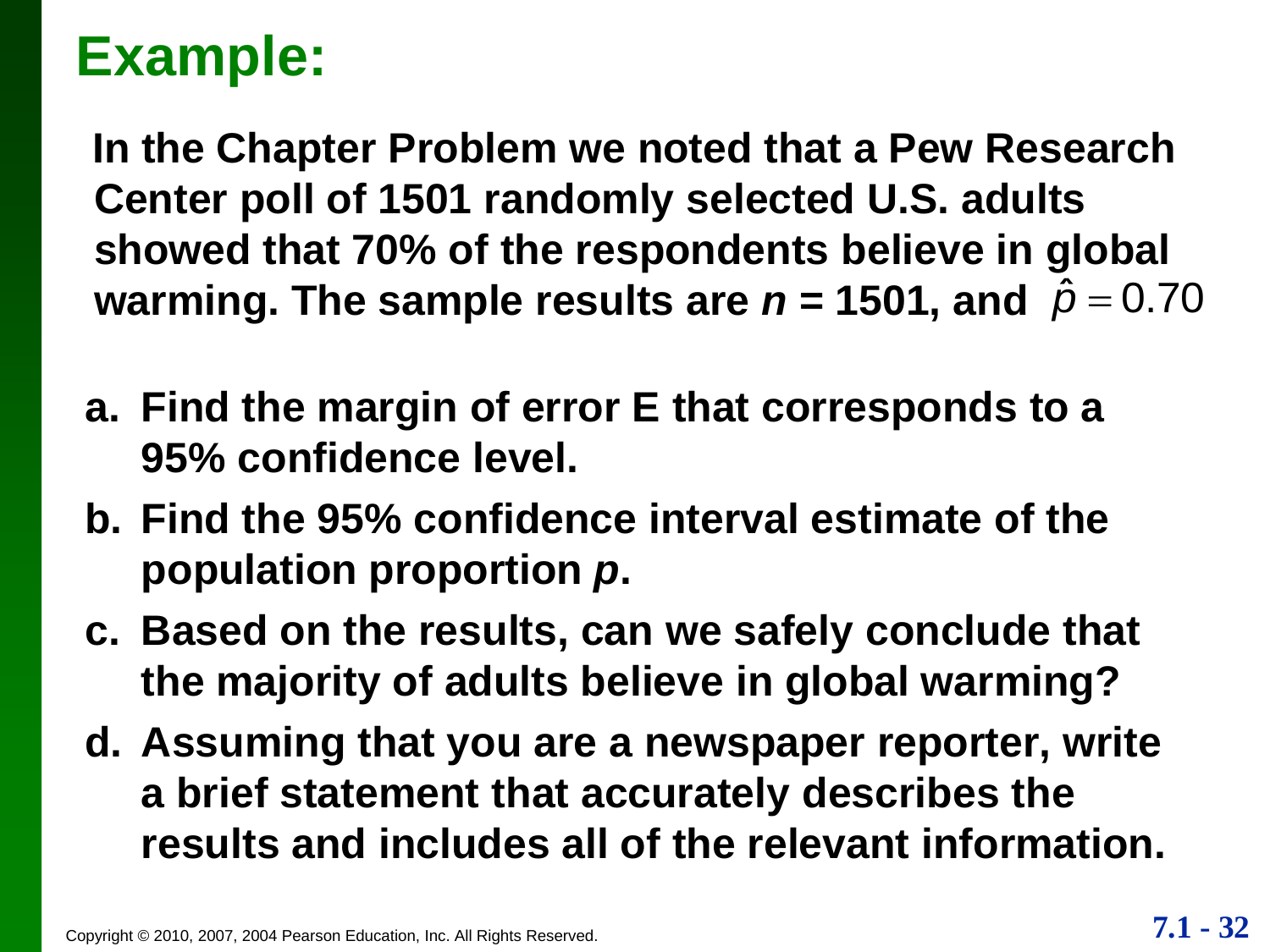**Requirement check: simple random sample; fixed number of trials, 1501; trials are independent; two categories of outcomes (believes or does not); probability remains constant. Note: number of successes and failures are both at least 5.** es not); probability remains<br>
: number of successes and<br>
th at least 5.<br>
mula to find the margin of error.<br>  $\frac{\hat{D}\hat{Q}}{D} = 1.96 \sqrt{\frac{(0.70)(0.30)}{1501}}$ 

**a) Use the formula to find the margin of error.**

lieves or does not); probability remains  
instant. Note: number of successes and  
ures are both at least 5.  
Use the formula to find the margin of el  

$$
E = Z_{\alpha/2} \sqrt{\frac{\hat{p}\hat{q}}{n}} = 1.96 \sqrt{\frac{(0.70)(0.30)}{1501}}
$$

$$
E = 0.023183
$$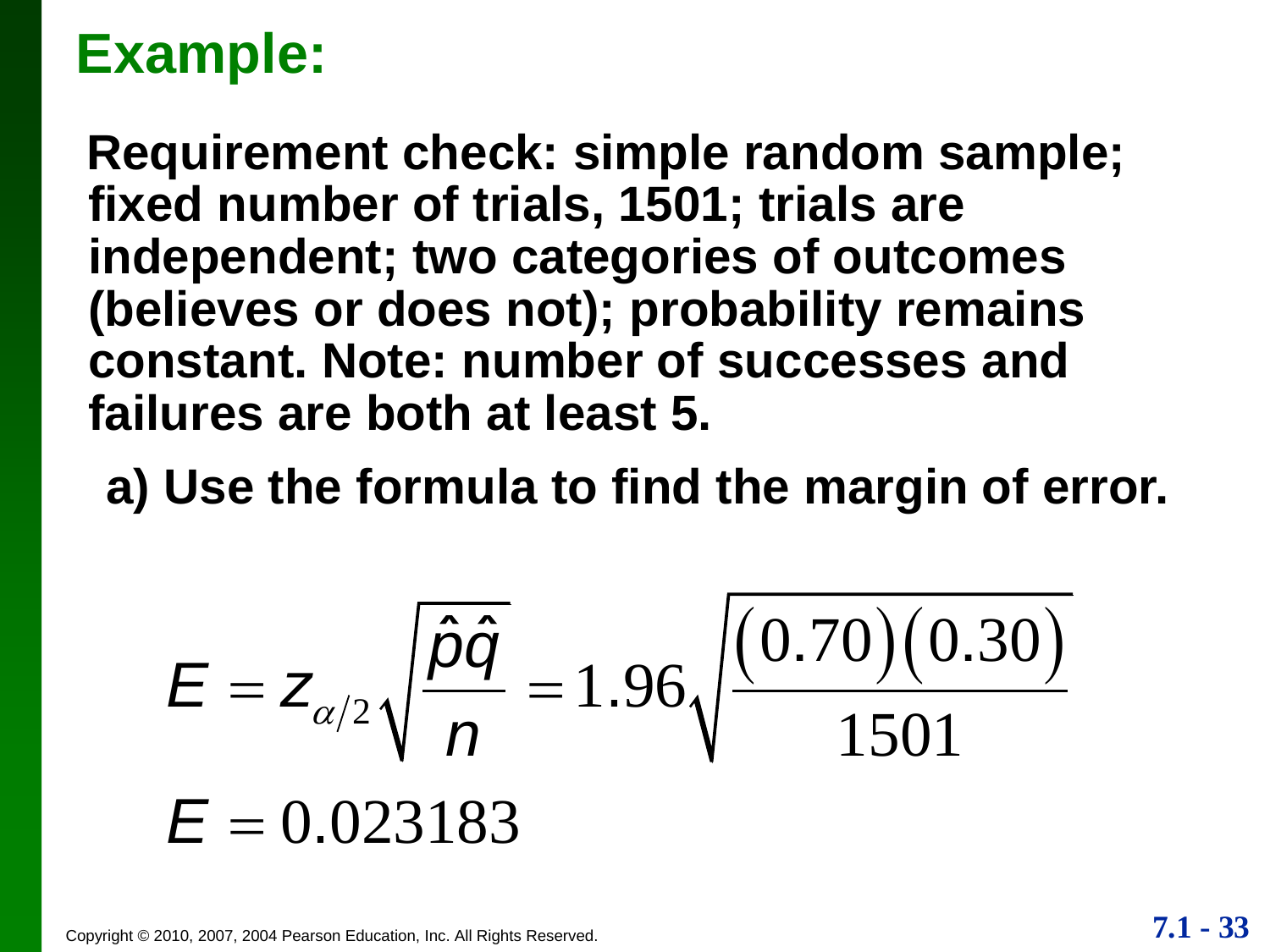#### **b) The 95% confidence interval:**

# $\hat{\rho}$  interval:<br> $\hat{\rho}$   $E$   $<$   $\rho$   $<$   $\hat{\rho}$   $+$   $E$

#### $0.70 - 0.023183 < p < 0.70 + 0.023183$

#### $0.677 < p < 0.723$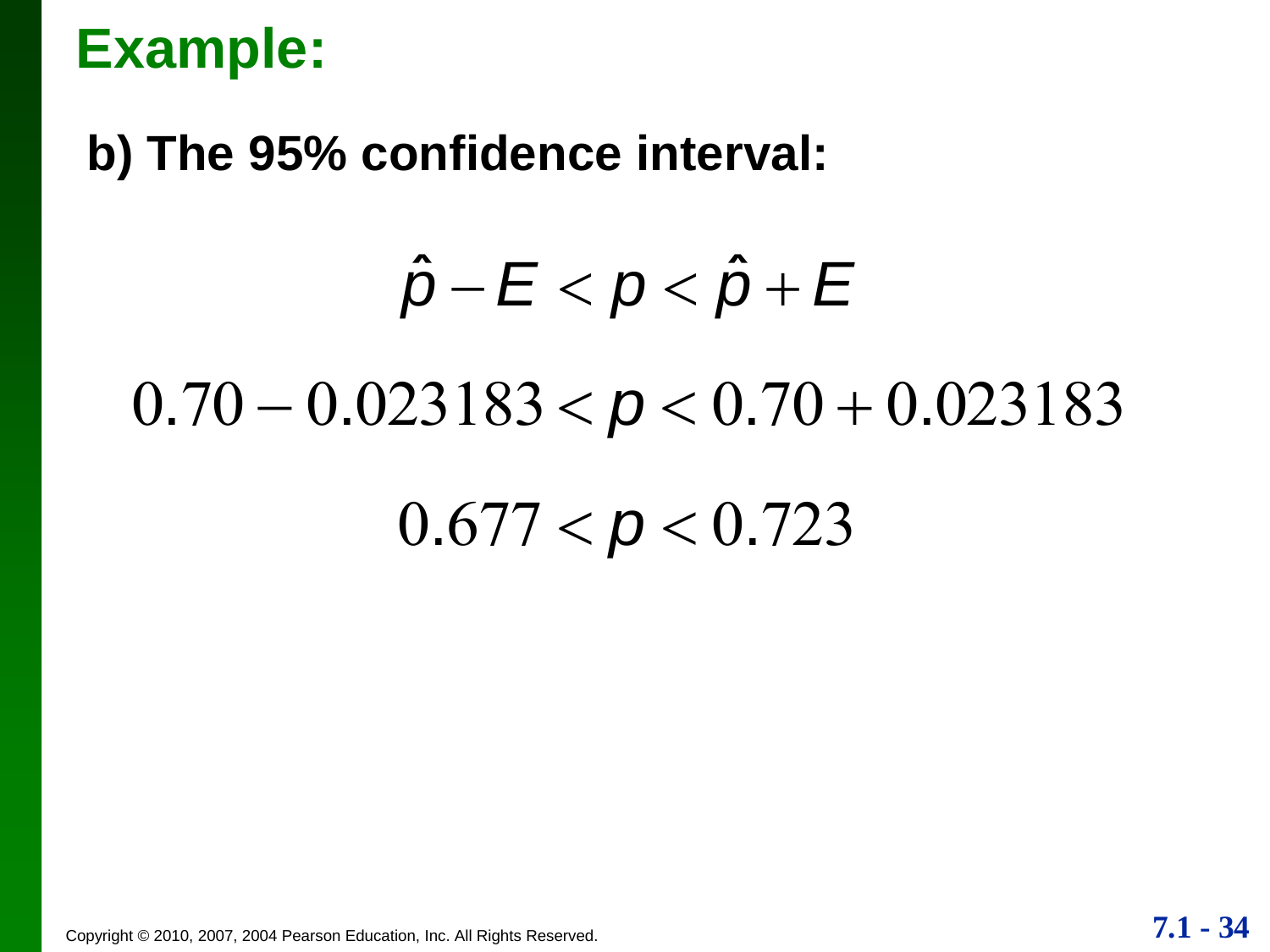**c) Based on the confidence interval obtained in part (b), it does appear that the proportion of adults who believe in global warming is greater than 0.5 (or 50%), so we can safely conclude that the majority of adults believe in global warming. Because the limits of 0.677 and 0.723 are likely to contain the true population proportion, it appears that the population proportion is a value greater than 0.5.**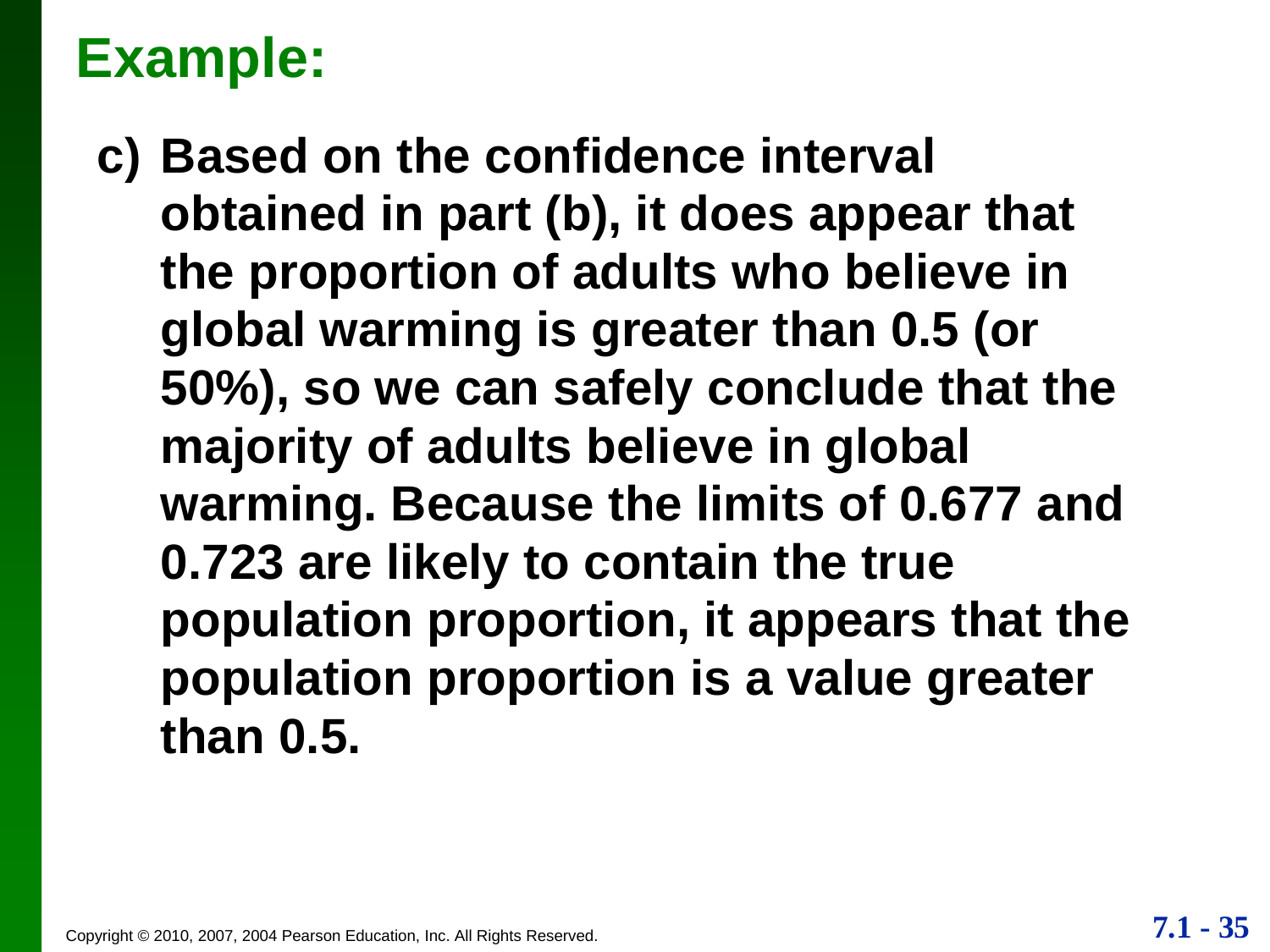**d) Here is one statement that summarizes the results: 70% of United States adults believe that the earth is getting warmer. That percentage is based on a Pew Research Center poll of 1501 randomly selected adults in the United States. In theory, in 95% of such polls, the percentage should differ by no more than 2.3 percentage points in either direction from the percentage that would be found by interviewing all adults in the United States.**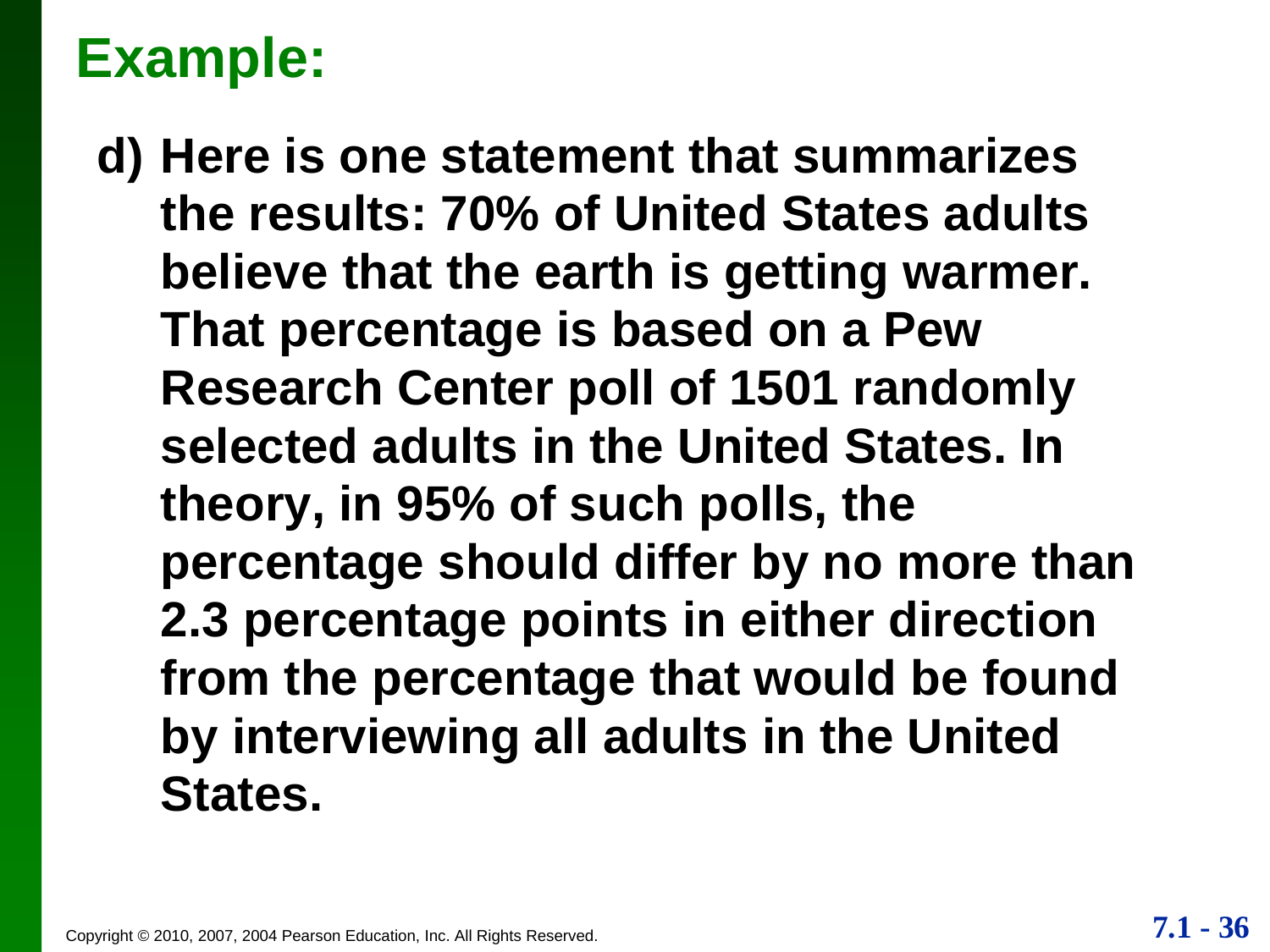# **Analyzing Polls**

#### **When analyzing polls consider:**

- **1. The sample should be a simple random sample, not an inappropriate sample (such as a voluntary response sample).**
- **2. The confidence level should be provided. (It is often 95%, but media reports often neglect to identify it.)**
- **3. The sample size should be provided. (It is usually provided by the media, but not always.)**
- **4. Except for relatively rare cases, the quality of the poll results depends on the sampling method and the size of the sample, but the size of the population is usually not a factor.**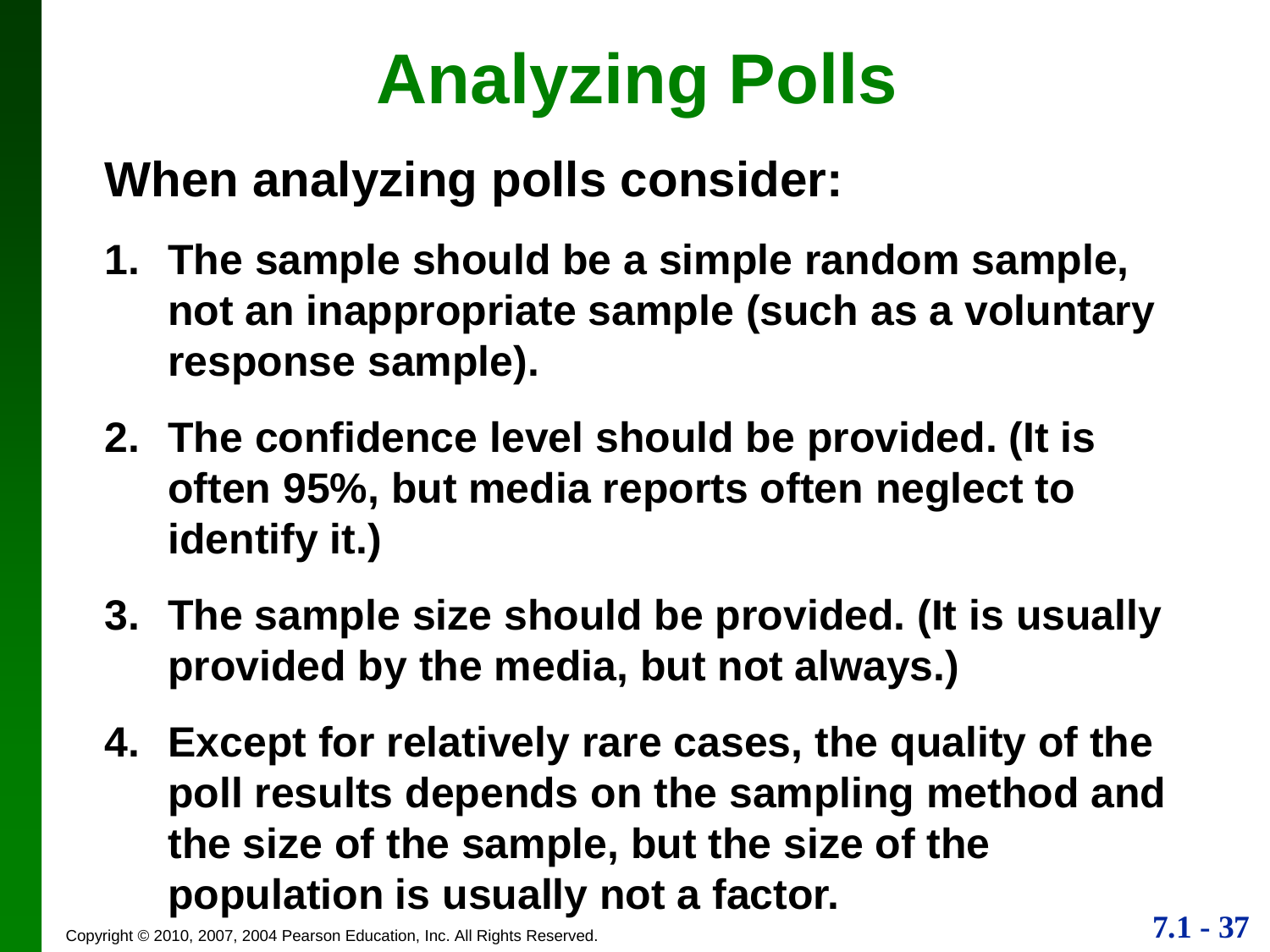#### **Caution**

**Never follow the common misconception that poll results are unreliable if the sample size is a small percentage of the population size. The population size is usually not a factor in determining the reliability of a poll.**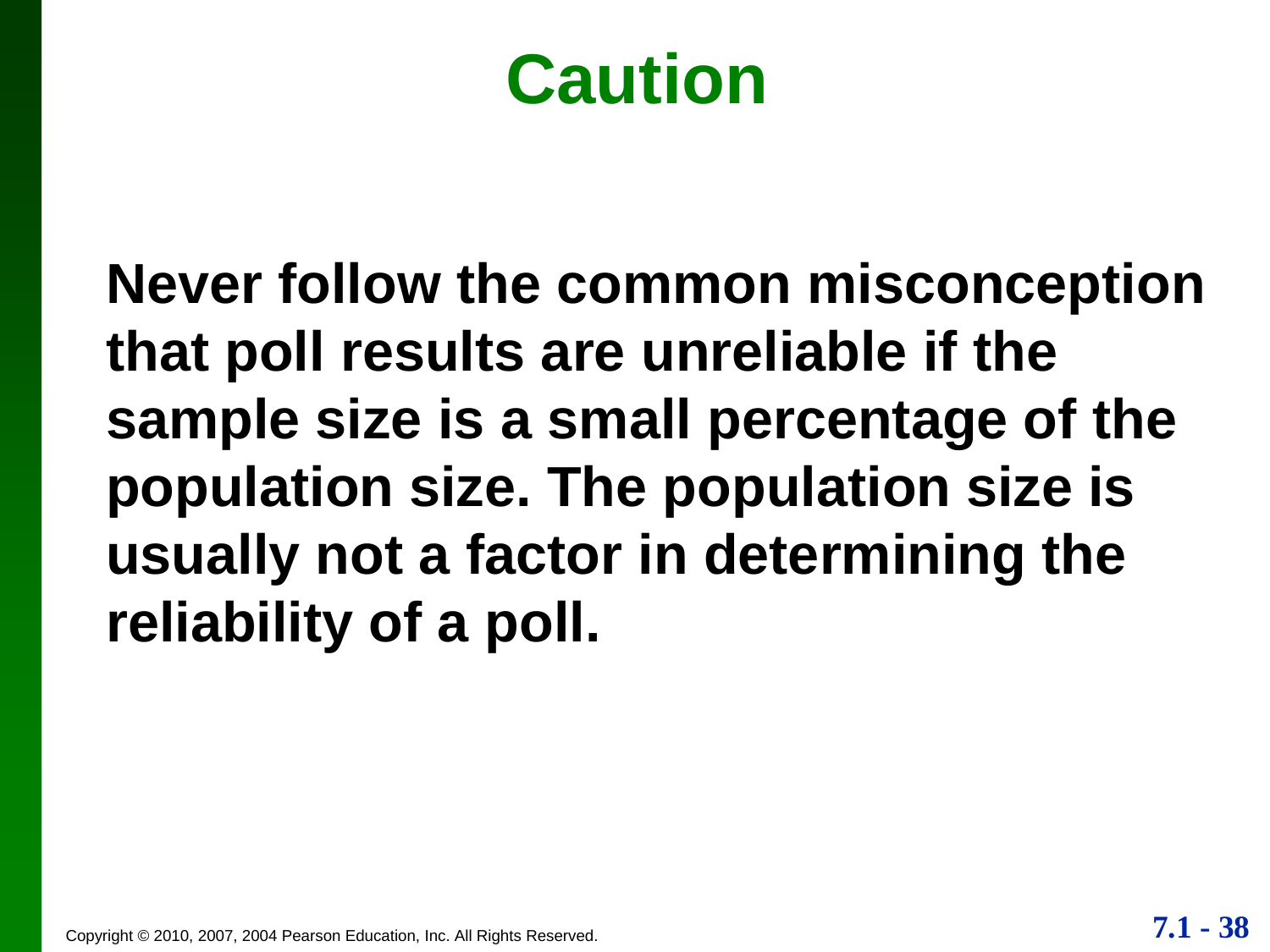#### **Sample Size**

#### **Suppose we want to collect sample data in order to estimate some population proportion. The question is how many sample items must be obtained?**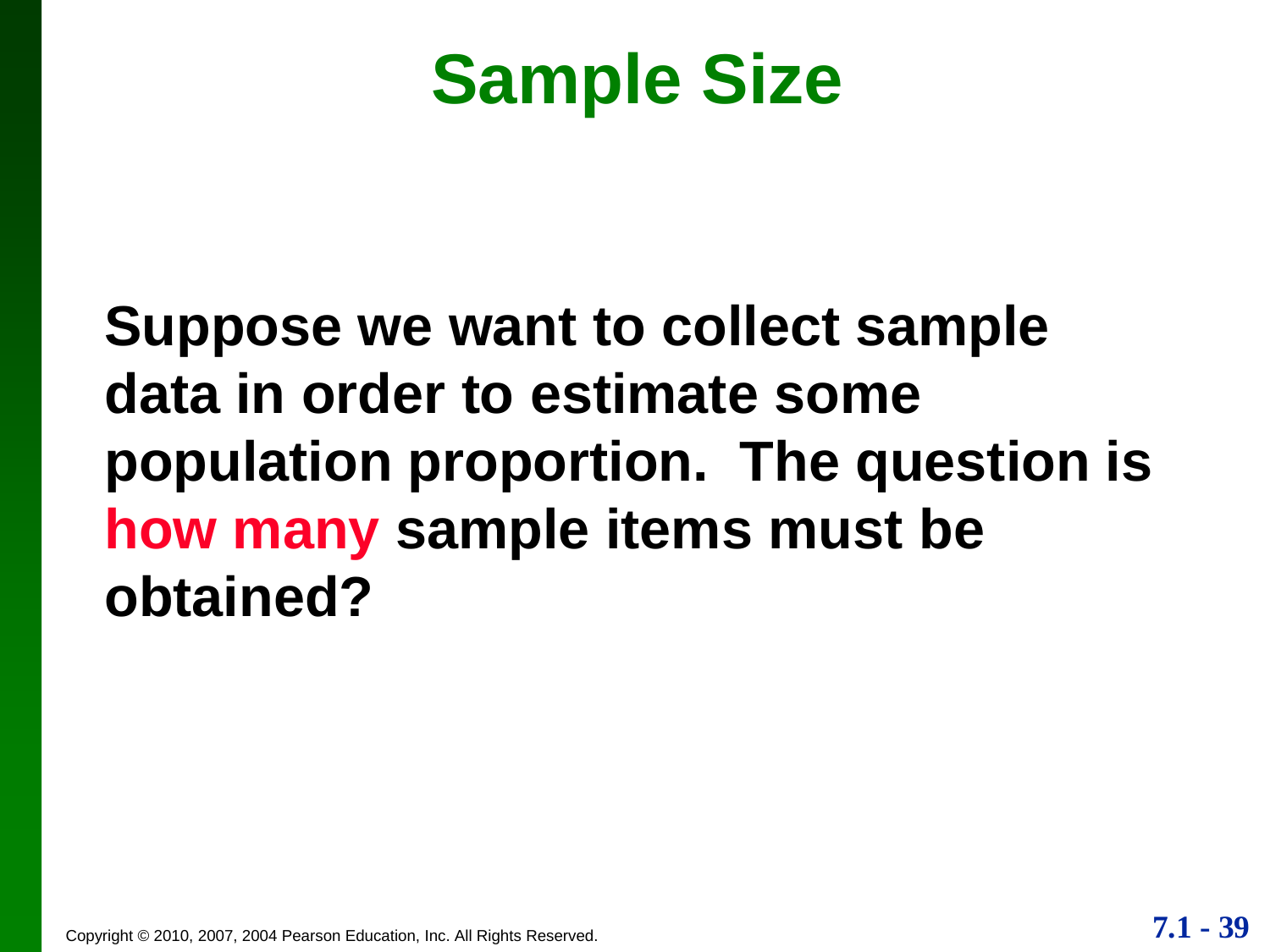## **Determining Sample Size**





#### $(\mathbb{Z}\alpha/2)^2$   $\hat{\rho} \hat{q}$  $n =$ **ˆ** *E* **<sup>2</sup>**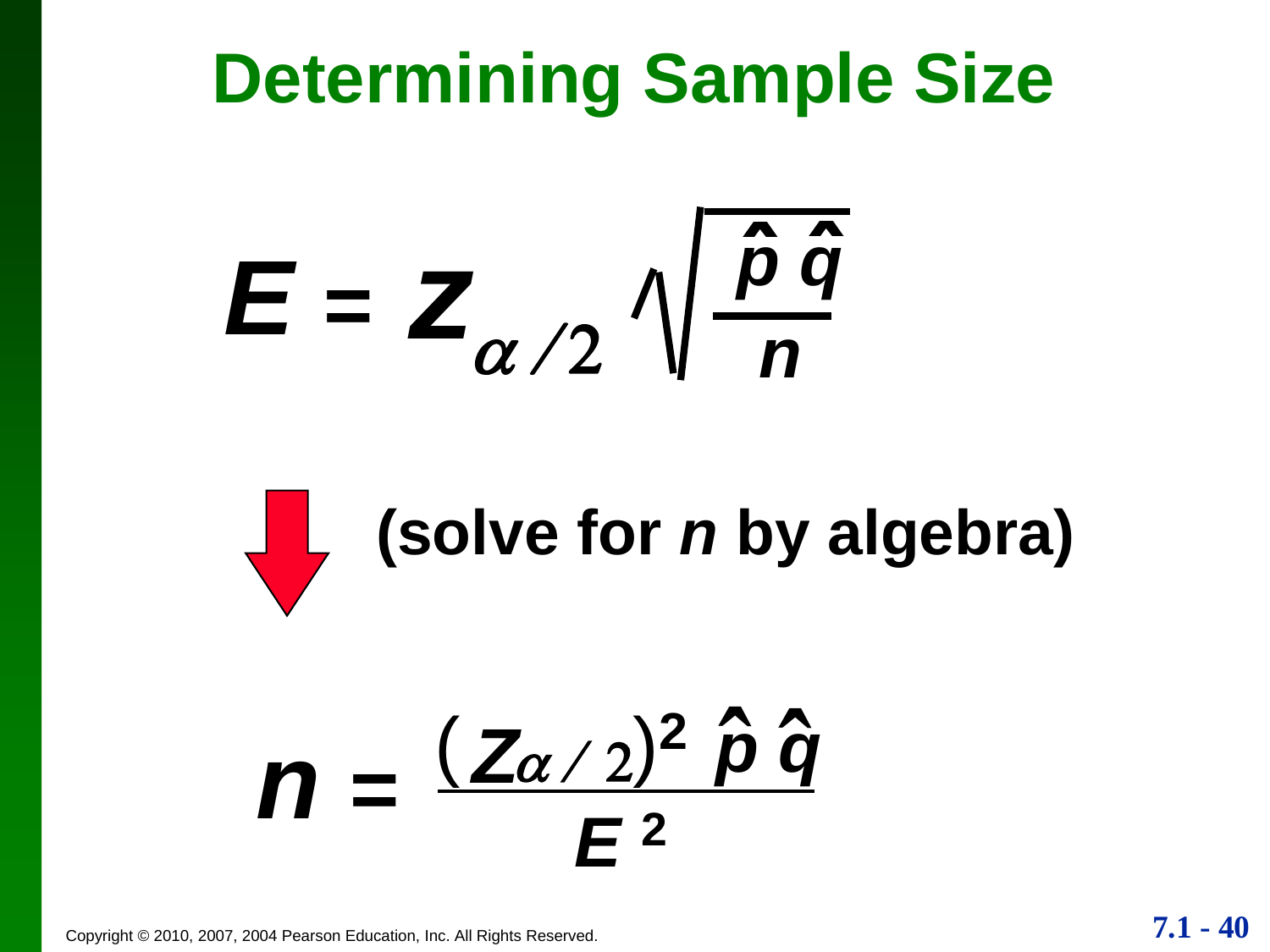# **Sample Size for Estimating Proportion** *p*

**When an estimate of** *p* **ˆ is known:** 



**When no estimate of** *p* **is known: ˆ**

$$
m = \frac{(\mathbb{Z}_{\alpha/2})^2 0.25}{E^2}
$$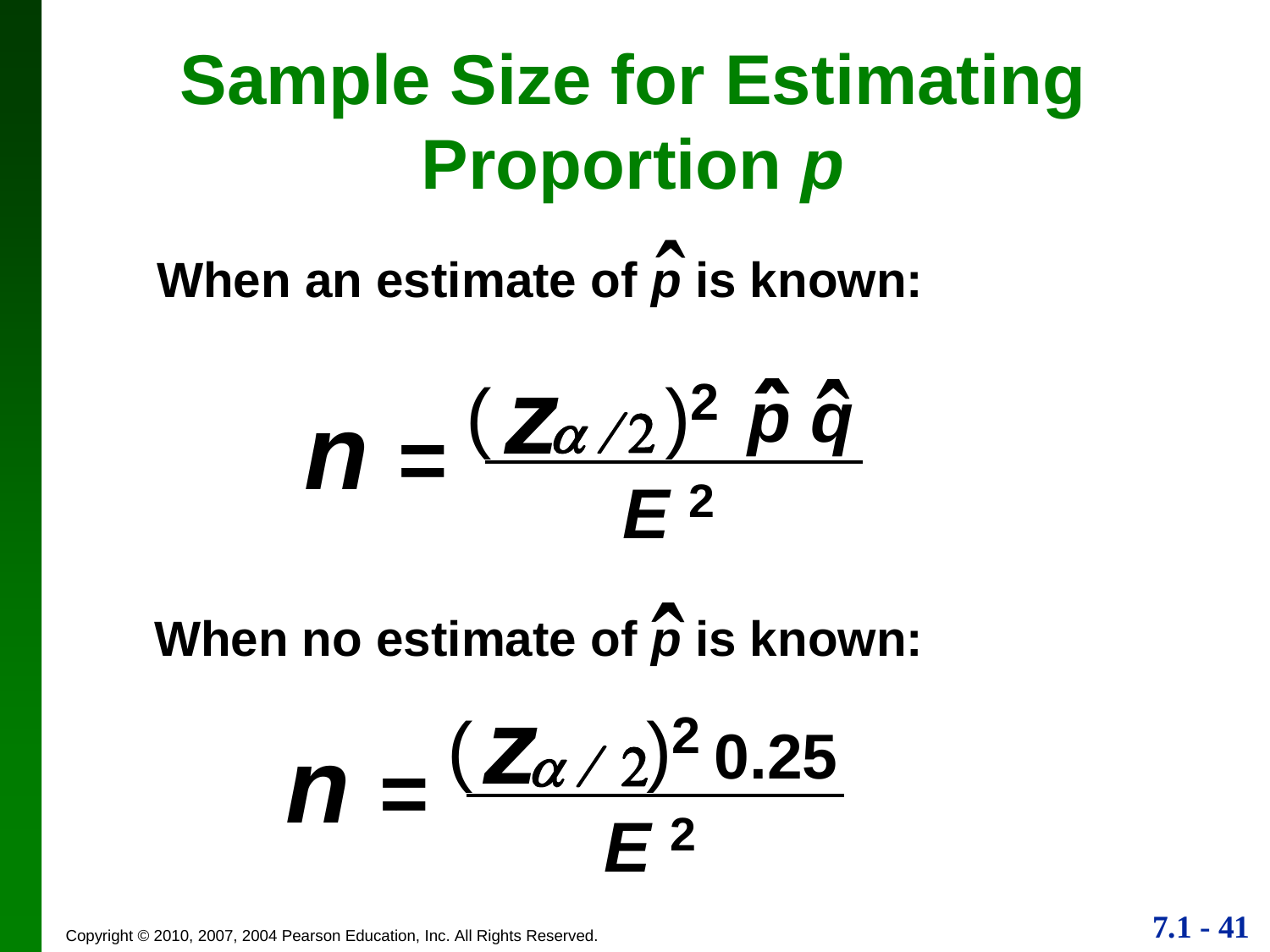# **Round-Off Rule for Determining Sample Size**

**If the computed sample size** *n* **is not a whole number, round the value of** *n* **up to the next larger whole number.**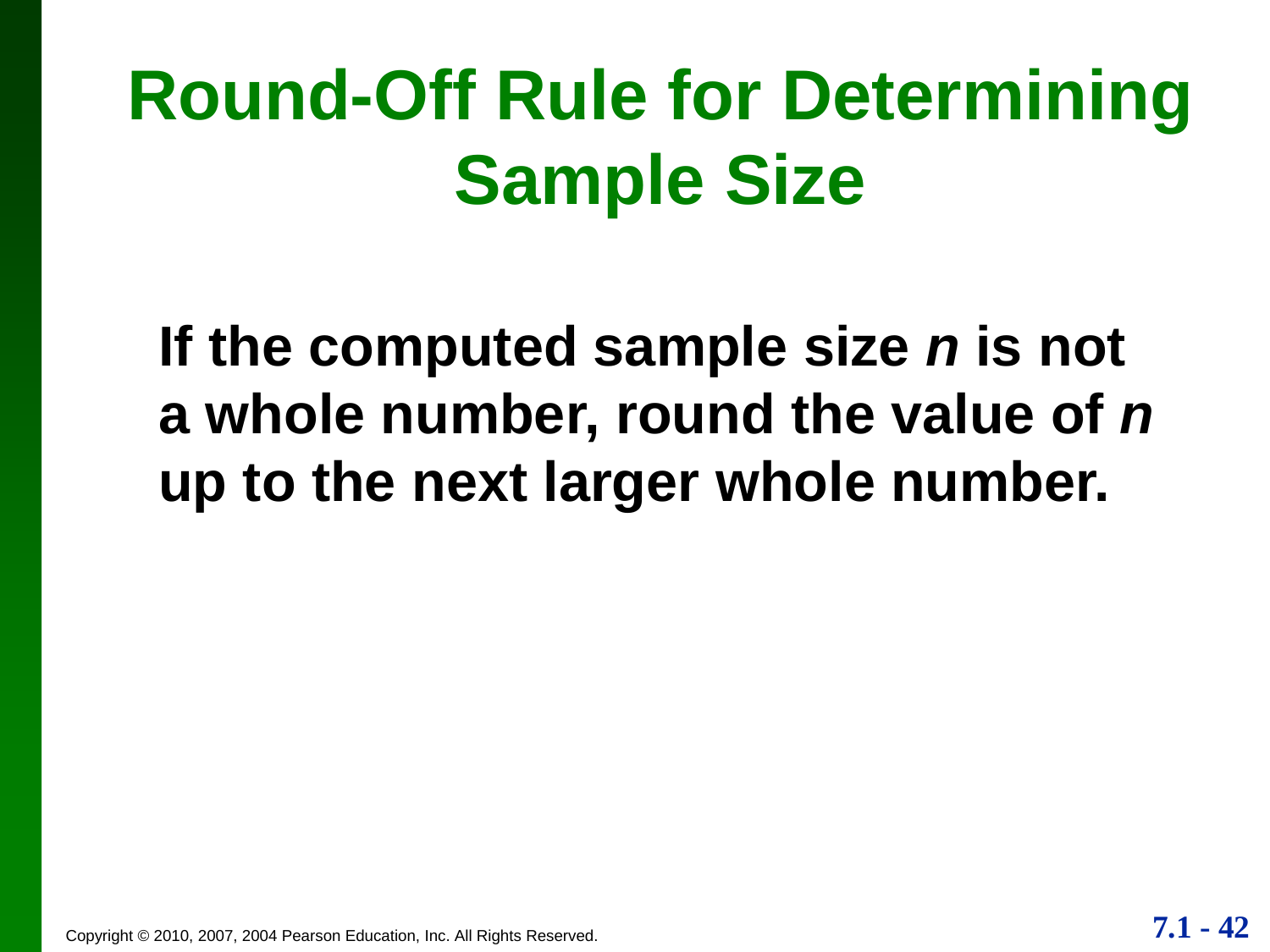**The Internet is affecting us all in many different ways, so there are many reasons for estimating the proportion of adults who use it. Assume that a manager for E-Bay wants to determine the current percentage of U.S. adults who now use the Internet. How many adults must be surveyed in order to be 95% confident that the sample percentage is in error by no more than three percentage points?**

**a. In 2006, 73% of adults used the Internet. b. No known possible value of the proportion.**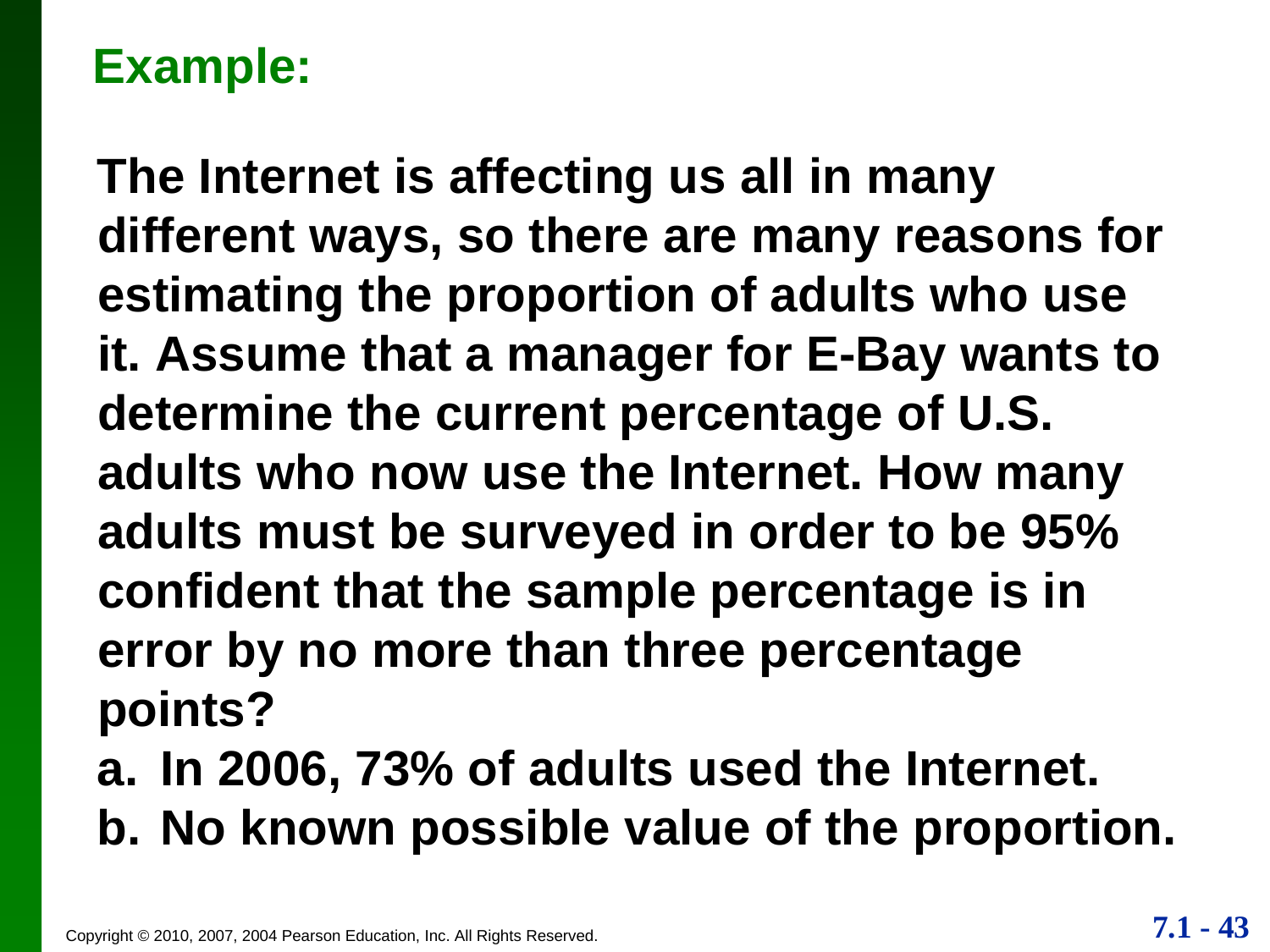**Example:**  
\n**a) Use** 
$$
\hat{p} = 0.73
$$
 and  $\hat{q} = 1 - \hat{p} = 0.27$   
\n $\alpha = 0.05$  so  $z_{\alpha/2} = 1.96$   
\n $E = 0.03$ 

$$
E = 0.03
$$
  
\n
$$
n = \frac{(z_{\alpha/2})^2 \cdot \hat{p}\hat{q}}{E^2}
$$
  
\n
$$
= \frac{(1.96)^2 \cdot (0.73)(0.27)}{(0.03)^2}
$$
  
\n= 841.3104  
\n= 842

**To be 95% confident that our sample percentage is within three percentage points of the true percentage for all adults, we should obtain a simple random sample of 842 adults.**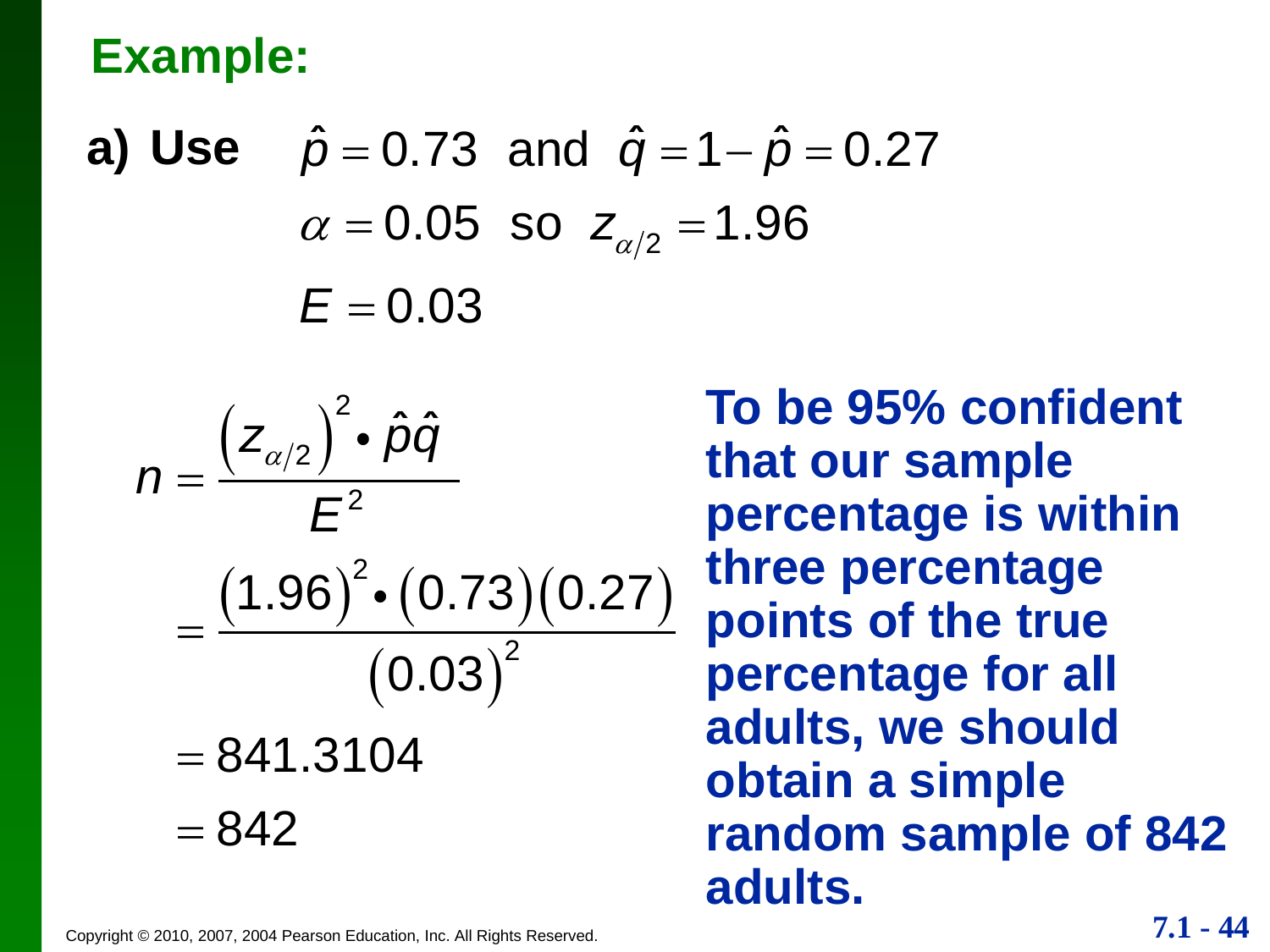**b)** Use  $\alpha = 0.05$  so  $z_{\alpha/2} = 1.96$  $E = 0.03$ 



**To be 95% confident that our sample percentage is within three percentage points of the true percentage for all adults, we should obtain a simple random sample of 1068 adults.**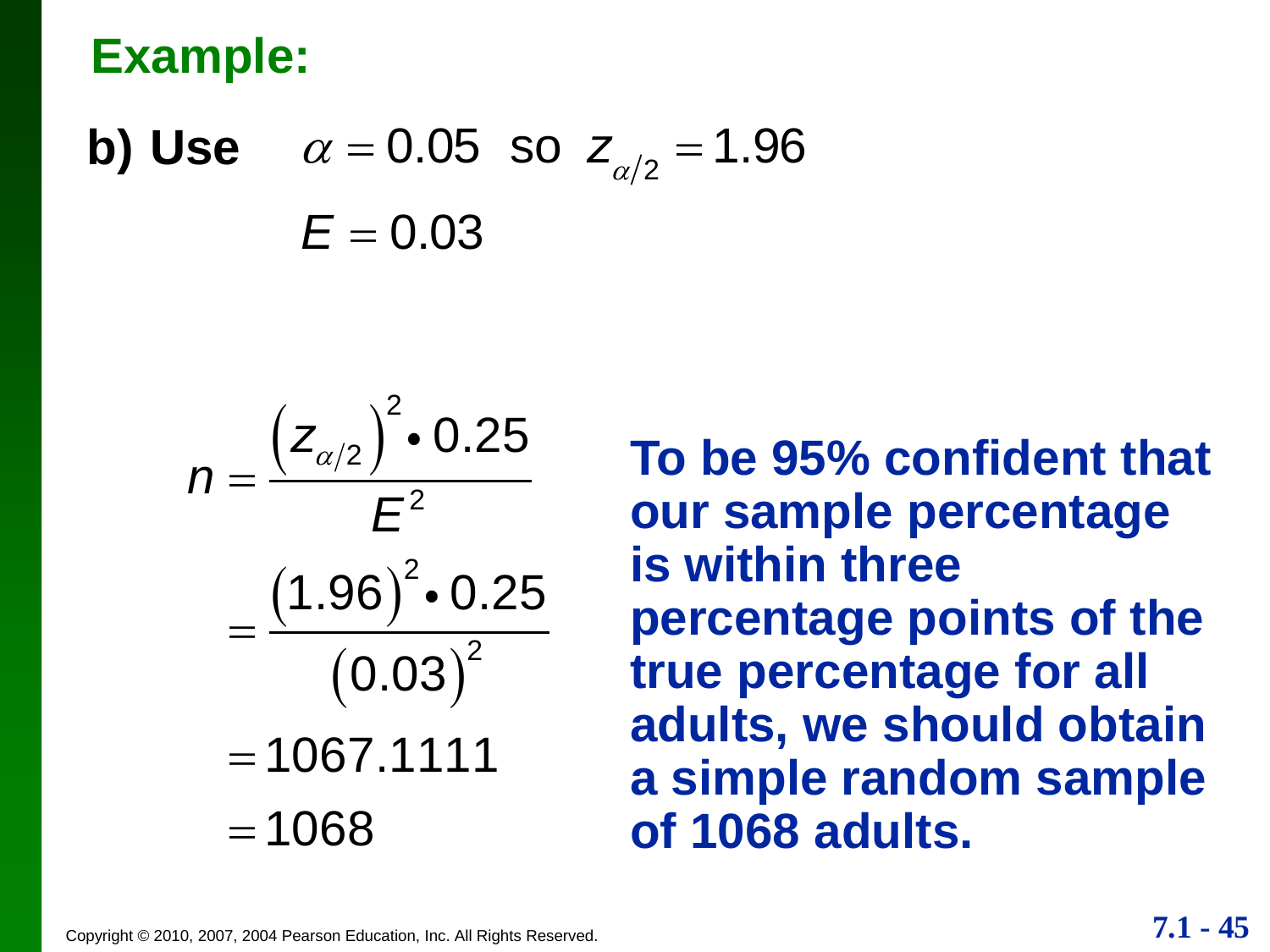# **Finding the Point Estimate and** *E*  **from a Confidence Interval**

# **Point estimate of** *p***: ˆ**

*p* **<sup>=</sup> (upper confidence limit) + (lower confidence limit) ˆ**

#### **2**

#### **Margin of Error:**

*E* **= (upper confidence limit) — (lower confidence limit)**

#### **2**